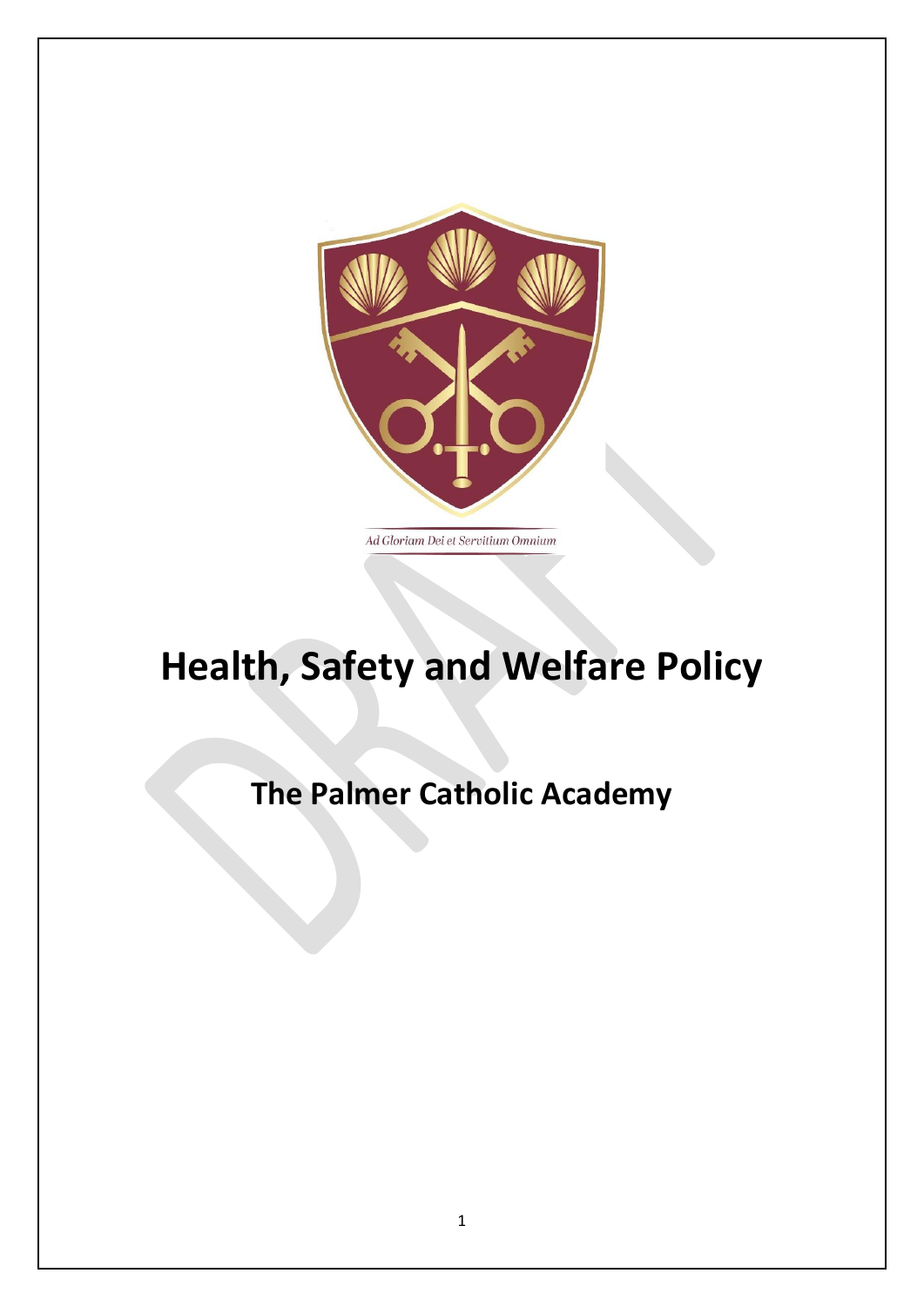### **MISSION STATEMENT**



The Academy's Mission promotes the academic and personal development of each member of its community, both students and staff alike.

We serve Christ in each other to the Glory of God and Service of all.



 $\mathsf{r}$ 

| Adoption by Governing Body of The Palmer Catholic Academy: |  |  |
|------------------------------------------------------------|--|--|
| Date of Implementation: March 2022                         |  |  |
| Signature of Chair of Governors:                           |  |  |
| Signature of Headteacher:                                  |  |  |
| <b>Review Date: March 2024</b>                             |  |  |
|                                                            |  |  |

٦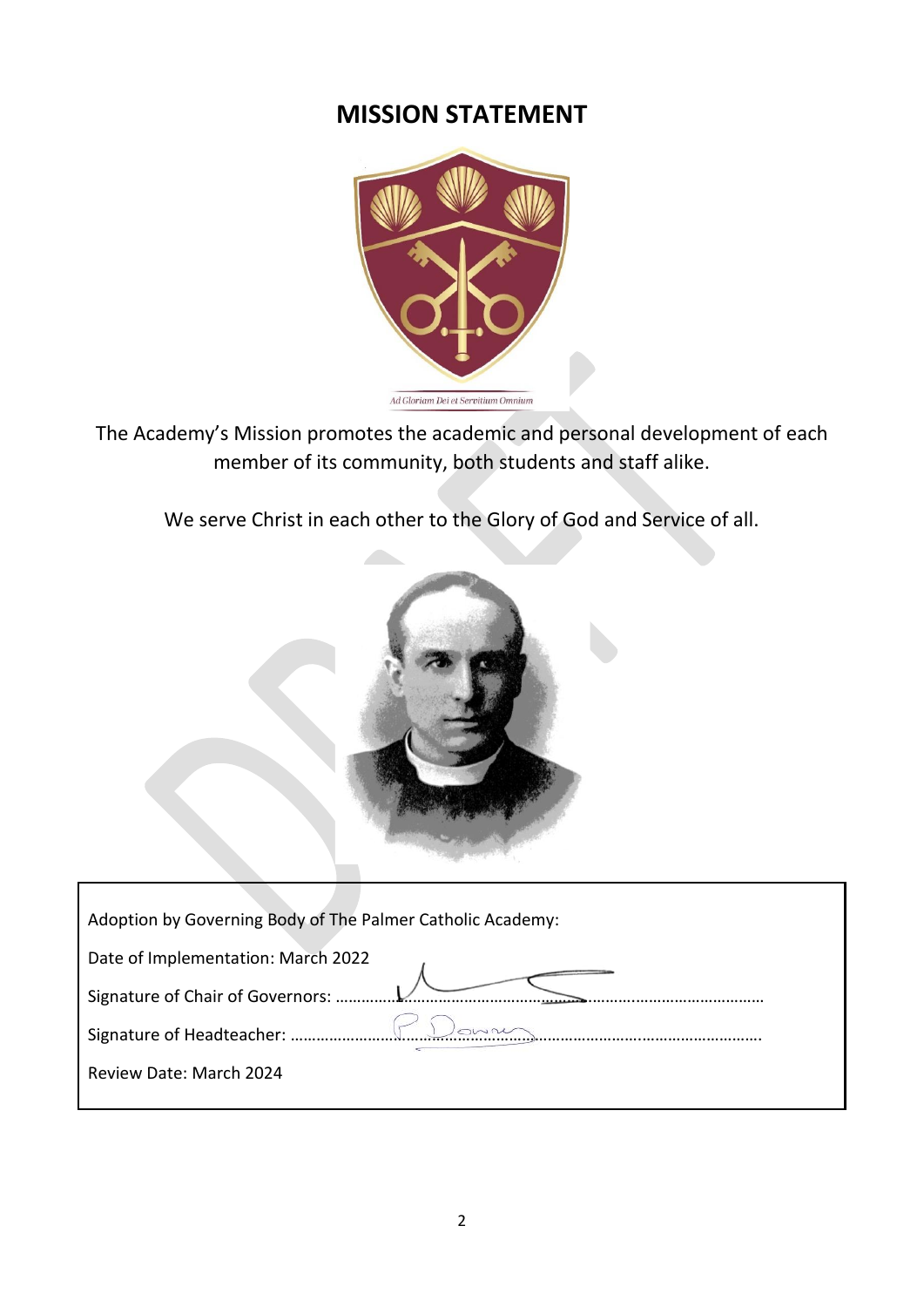#### **Contents**

#### **Introduction**

- 1 [Policy Statement](#page-4-0)
	- 1.1 Professional Advice
- 2 [Organisation and Responsibilities](#page-5-0)
	- 2.1 Governing Bodies of Community, Voluntary-Aided & Foundation Academies
	- 2.2 Headteacher
	- 2.3 Academy Health and Safety Lead
	- 2.4 Line Manager/ Heads of Department
	- 2.5 Subject / Phase leaders
	- 2.6 Class Teachers
	- 2.7 Technical Staff / Technicians / Support Staff
	- 2.8 Caretaker / Premises Manager
	- 2.9 Office Manager / Business Manager / Finance Manager
	- 2.10 Asbestos Duty Holder
	- 2.11 Educational Visits Co-ordinator
	- 2.12 [COSHH Co-ordinator](#page-9-0)
	- 2.13 [Fire Wardens / Marshals](#page-10-0)
	- 2.14 First Aiders
	- 2.15 All Employees
	- 2.16 [Safety Representatives](#page-11-0)
- 3 General Arrangements for implementing the Health, Safety and Welfare Policy
	- 3.1 [Accident/Incident Reporting & Investigation](#page-11-1)
	- 3.2 [Asbestos](#page-11-2) management
	- 3.3 [Communicable Diseases](#page-12-0)
	- 3.4 [Consultation with Employees](#page-12-1)
	- 3.5 [Control of Contractors](#page-13-0)
	- 3.6 [Control of Substances Hazardous to Health](#page-13-1) (CoSHH)
	- 3.7 [Display Screen Equipment](#page-14-0)
	- 3.8 [Driving](#page-14-1)
	- 3.9 [Electricity at Work](#page-15-0)
	- 3.10 [Education Visits](#page-15-1)
	- 3.11 Fire Safety
	- 3.12 [First Aid](#page-17-0)
	- 3.13 Flood
	- 3.14 [Gas Safety](#page-18-0)
	- 3.15 Health & Wellbeing
	- 3.16 Information, Instruction and Training
	- 3.17 Water hygiene management (Legionella)
	- 3.18 [Letting of Premises](#page-19-0)
	- 3.19 [Local Exhaust Ventilation](#page-20-0)
	- 3.20 Lockdown
	- 3.21 [Lifting Operations & Lifting Equipment \(LOLER\)](#page-20-1)
	- 3.22 [Lone Working](#page-22-0)
	- 3.23 [Manual Handling](#page-23-0)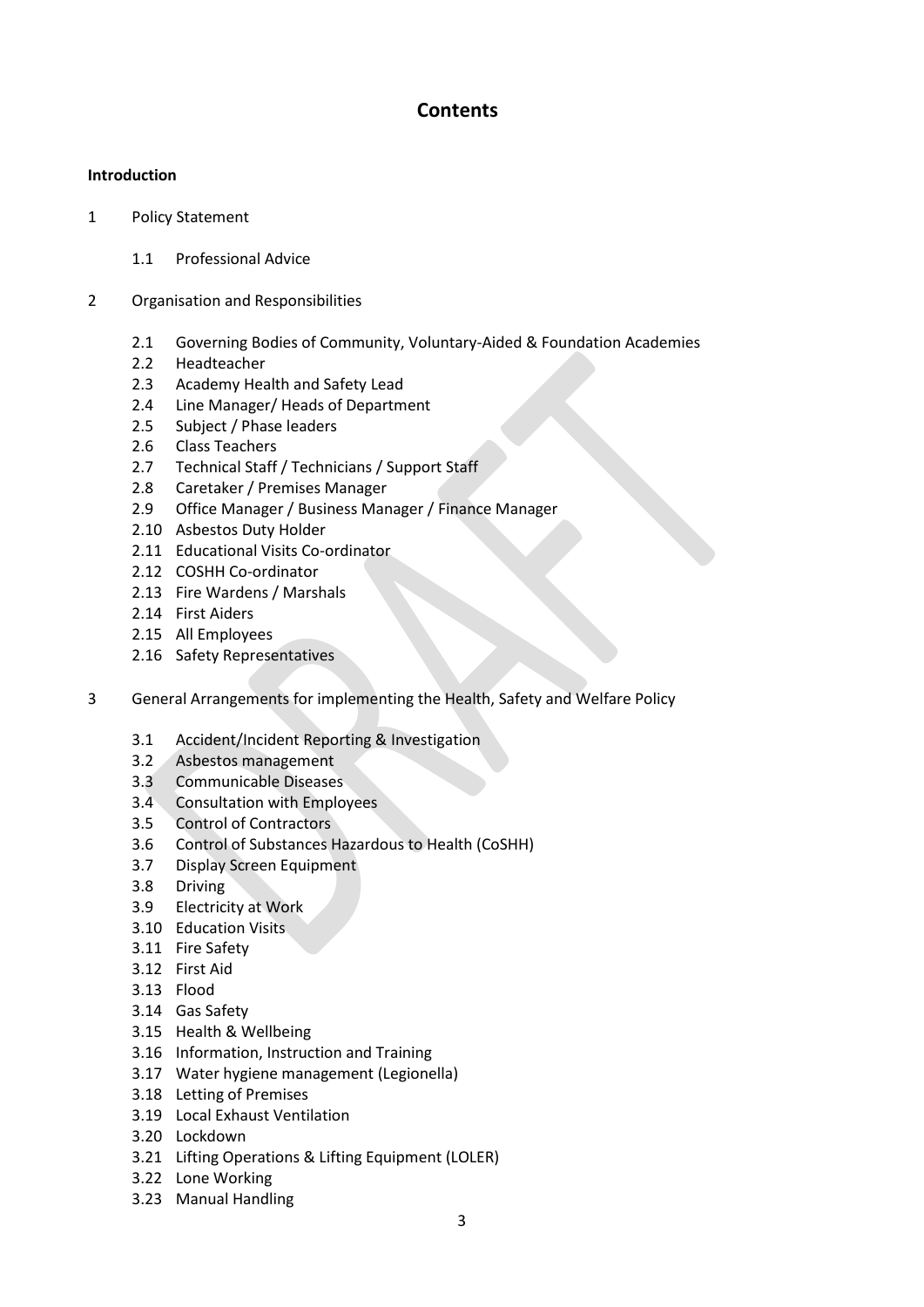- 3.24 [Medicines](#page-23-1)
- 3.25 [Minibuses](#page-24-0)
- 3.26 Monitoring [Audits & Inspections](#page-25-0)
- 3.27 [New & Expectant Mothers](#page-25-1)
- 3.28 [Noise at Work](#page-26-0)
- 3.29 [Personal Protective Equipment](#page-26-1)
- 3.30 [Playground / Play Equipment](#page-27-0)
- 3.31 [Ponds](#page-27-1)
- 3.32 [Risk Assessment](#page-27-2)
- 3.33 [Safety, Signs & Signals](#page-27-3)
- 3.34 [Security](#page-28-0)
- 3.35 [Smoking](#page-28-1)
- 3.36 [Slips and Trips](#page-28-2)
- 3.37 [Swimming Pools](#page-29-0)
- 3.38 [Traffic Management](#page-29-1)
- 3.39 [Violence/Personal Safety of Staff](#page-29-2)
- 3.40 [Waste including Waste Electrical & Electronic Equipment \(WEEE\)](#page-29-3)
- 3.41 [Work Equipment](#page-30-0)
- 3.42 [Work Experience](#page-31-0)
- 3.43 [Working at Height](#page-31-1)
- 3.44 [Workplace \(Health, Safety & Welfare\)](#page-32-0) inspection
- 4 [Access to Policy Statement](#page-33-0)
- 5 [Names of Key Staff](#page-33-1)
- 6 Linked Documents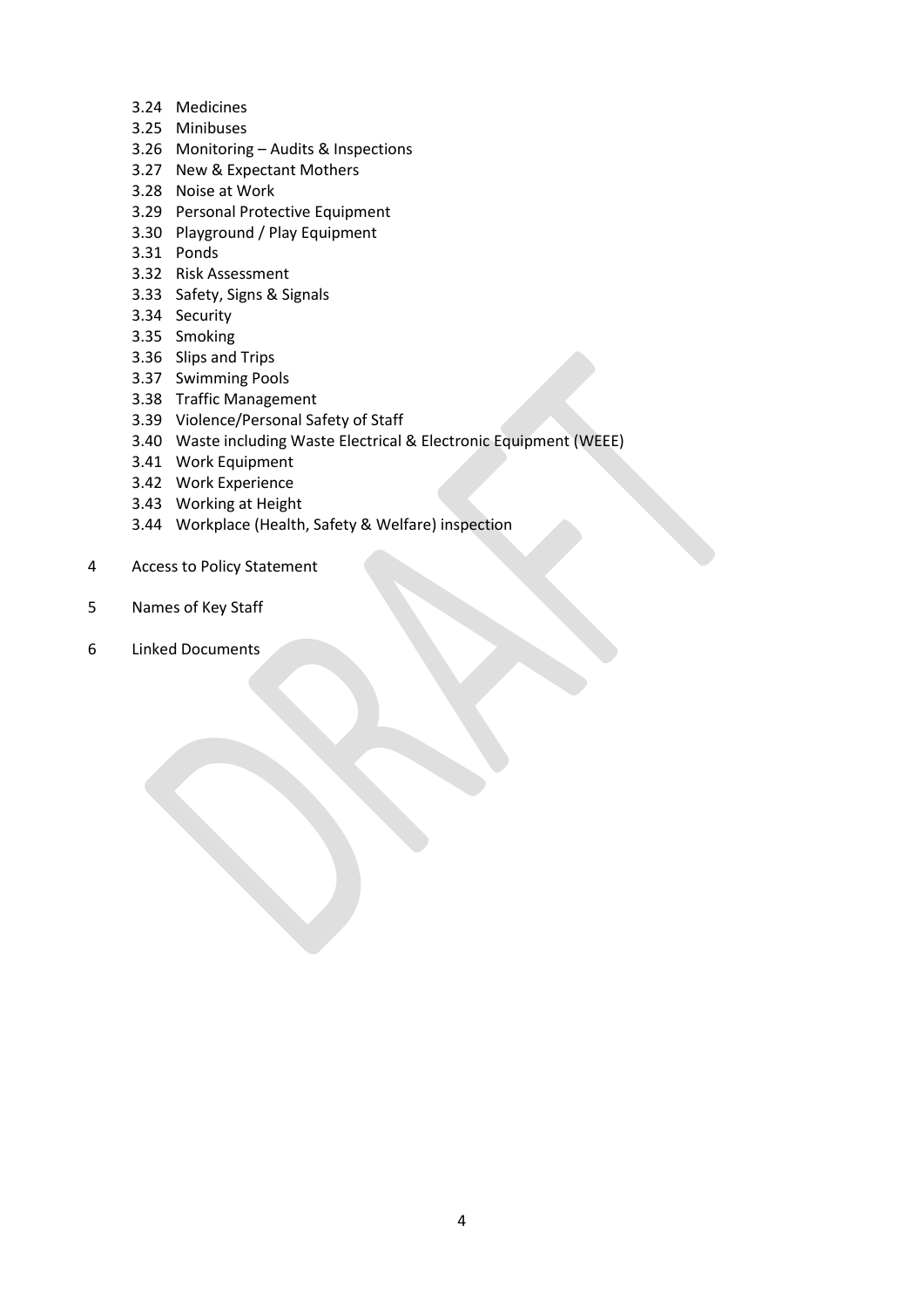#### **Health, Safety & Welfare Policy**

#### **Introduction**

This policy is written within the framework of the Health and Safety at Work etc. Act 1974 and its subsequent Regulations.

It will be reviewed, added to, or modified from time to time and may be supplemented in appropriate cases by further statements related to the internal department of the academy. Copies and subsequent amendments will be made available to all employees.

The success of this Policy depends on the active support of all employees to achieve its objectives.

The Palmer Catholic Academy recognises the need for a well-defined policy setting out the standards it aims to achieve for protecting the health, safety and welfare of staff, students and others.

This Health, Safety and Welfare Policy sets out the organisation and arrangements for achieving this aim including the detailed responsibilities for key staff.

The Palmer Catholic Academy will ensure that it has access to competent technical advice on health and safety matters to assist us in meeting our objectives; we will do this by having a service level agreement with the London Borough of Redbridge, Corporate Health, Safety & Welfare Team.

#### <span id="page-4-0"></span>**1. Policy Statement**

This academy will provide a safe and healthy working and learning environment for staff, students and visitors, this will be achieved by implementing the health and safety objectives detailed in this Policy.

This academy attaches great importance to the health, safety and welfare at work of all its employees and other users, particularly students, parents and visitors. This academy will provide for its employees whilst working on the premises or elsewhere:

- Safe machinery and equipment, including vehicles;
- Articles and substances for use at work that are safe when properly used, stored, handled and transported
- Information, instruction, training and supervision to enable employees to work safely without risk to their health;
- Premises and places of work that are well maintained, have safe access and egress for all and are without risk to health & safety;
- Adequate welfare facilities

Although the prime responsibility for health and safety under the Health and Safety at Work Act lies with employer, high standards of health, safety and welfare can only be achieved with the full co-operation and awareness of all staff.

…………………………………………..……………………… (Headteacher) ………………… (Date) …………………………………………..……………………… (Board of Governors) ………………… (Date)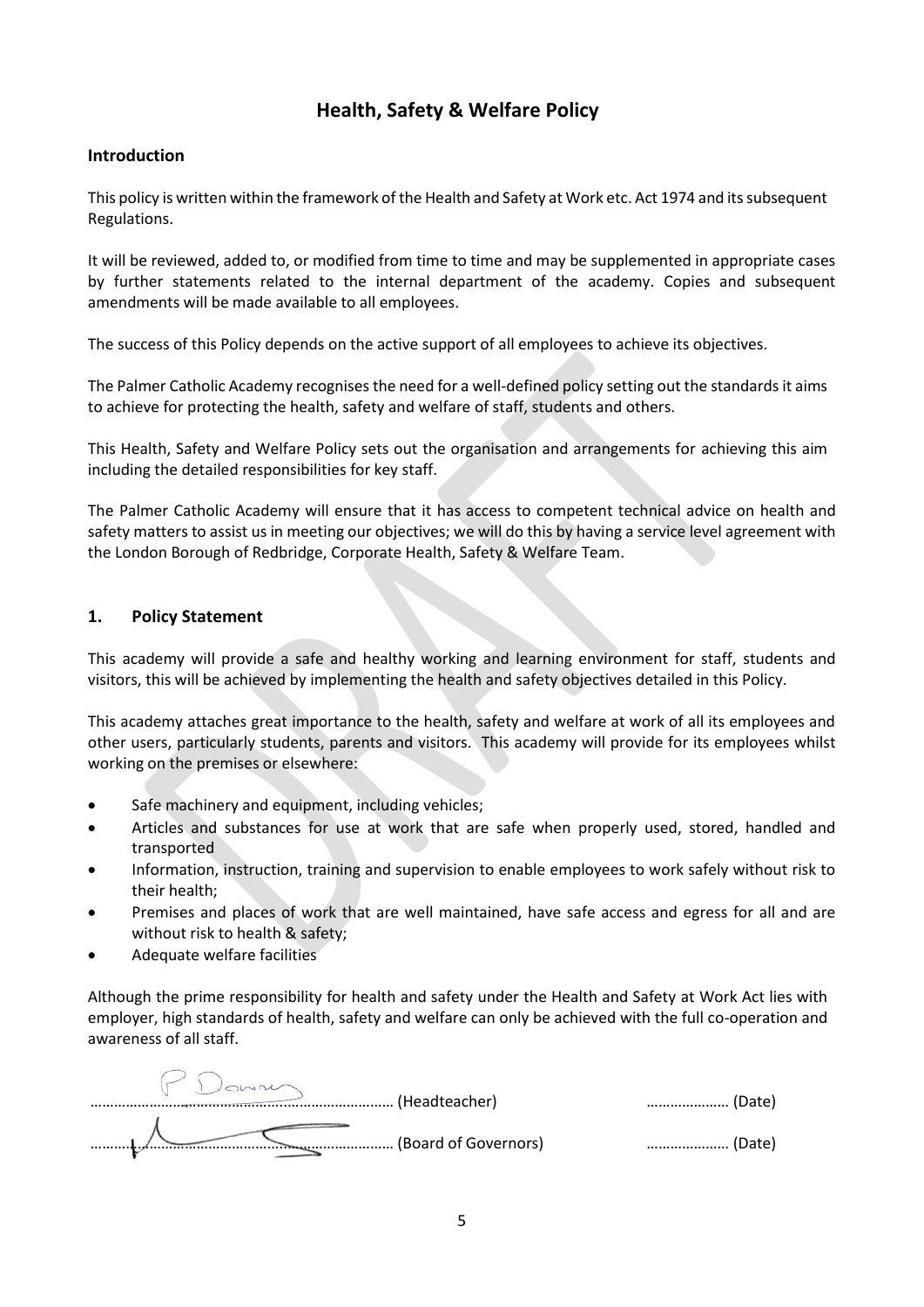#### **1.1 Professional Advice**

The Palmer Catholic Academy will employ professionally qualified Health and Safety advisors who are available to assist the academy in the fulfilment of its responsibilities by providing advice and guidance on matters of health and safety.

#### <span id="page-5-0"></span>**2. Organisation and Responsibilities**

Health and Safety within the academy is the responsibility of all staff, these responsibilities are outlined in sections 2.1 – 2.16. Key health and safety roles that have been designated to individual staff are outlined in the organisation chart.



#### **2.1 Governing Body**

The governing body has ultimate responsibility for health and safety matters in the academy, but will delegate day-to-day responsibility to Headteacher and academy business manager (who is the academy Health and Safety Lead).

The governing body has a duty to take reasonable steps to ensure that staff and students are not exposed to risks to their health and safety. This applies to activities on or off the academy premises. The Palmer Catholic Academy, as the employer, also has a duty to: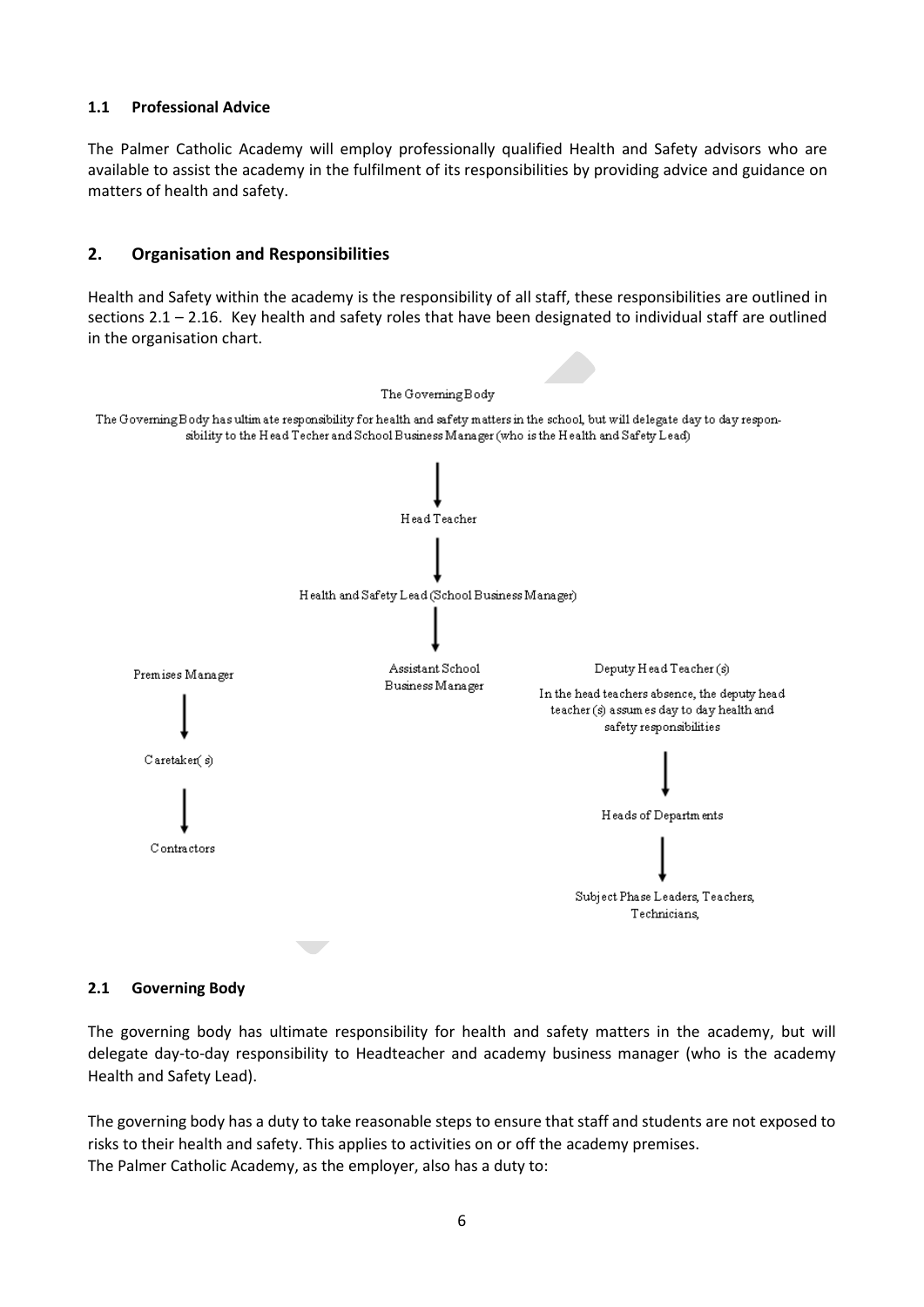- Assess the risks to staff and others affected by academy activities in order to identify and introduce the health and safety measures necessary to manage those risks.
- Inform employees about risks and the measures in place to manage them.
- Ensure that adequate health and safety training is provided.
- Ensure that suitable standards of health & safety are achieved and maintained within the academy by monitoring the academy's health and safety performance on an annual basis.
- That the academy's Health & Safety Policy and procedures are annually reviewed to ensure their suitability.

#### **2.2 Headteacher**

The Headteacher is responsible for:

- Producing the academy's Health & Safety Policy. This shall include a statement of intent, individual health and safety responsibilities, and the organisation, arrangements and procedures;
- Establishing and maintaining systems within the academy to ensure that health & safety is effectively managed;
- Appointing a Health & Safety lead for the academy.
- Ensuring that sufficient resources are allocated to enable health and safety to be successfully managed;
- Ensuring other health and safety information is communicated to relevant staff;
- Ensuring that accidents are investigated and reported using the established procedures;
- Ensuring that Trade Union Safety Representatives can carry out their functions including inspections and accident investigations and, where appropriate, that consultations take place with them. Where a Safety Representative has not been appointed by the union, ensuring that adequate arrangements exist for consultation with all staff on health, safety and welfare issues;
- Ensuring that all training needs are identified and met;
- Ensuring that assessments for all risks to health and safety are carried out and the significant findings recorded, with appropriate preventative measures being taken;
- Ensuring that new employees receive appropriate health, safety and welfare information, instructions and training, including details of the Health, Safety and Welfare Policy, fire safety and other safety procedures;
- Ensuring that fire precautions and procedures are implemented (including fire drills);
- Ensuring appropriate arrangements are made regarding companies hiring academy premises, where appropriate;
- Ensuring Health and Safety performance is monitored as specified in paragraph 3.24;
- Ensuring termly health and safety inspections of the academy are carried out.

#### **2.3 Academy Health and Safety Lead**

The academy's Health & Safety Lead is the academy Business Manager.

The Health and Safety Lead is responsible for:

- Assisting in producing the academy's Health & Safety Policy. This shall include a statement of intent, individual health and safety responsibilities, and the organisation, arrangements and procedures;
- Assisting in establishing arrangements for dealing with health and safety matters such as:
	- − Maintaining a central file of health & safety information relevant to the academy;
	- Maintaining systems within the academy to ensure that health & safety is effectively managed;
- Liaising with Safety Representatives;
- Liaising with contractors working at the premises;
- Ensuring that all inspection reports are dealt with in an appropriate manner;
- Co-ordinating all aspects of Health, Safety and Welfare Policy and practice;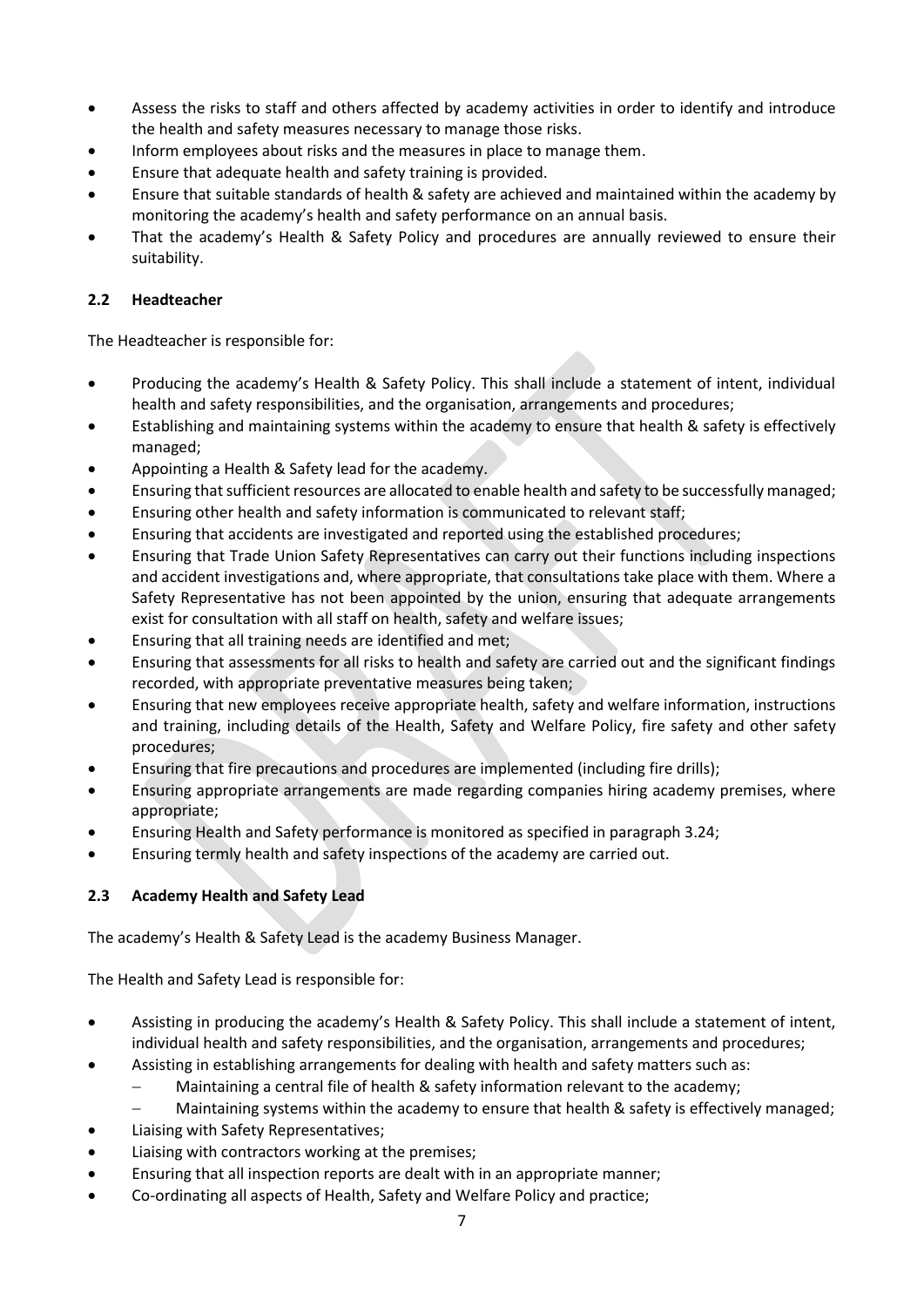- Ensuring 'reportable' accidents are reported to the Council's Corporate, Health, Safety & Welfare Team (whilst in a service level agreement);
- Ensuring other health and safety information is communicated to relevant staff;
- Carrying out assessments for all risks to health and safety and ensuring significant findings are recorded, with appropriate preventative measures being taken;
- Assisting in providing appropriate health, safety and welfare information, instructions and training, including details of the Health, Safety and Welfare Policy, fire safety and other safety procedures;
- Ensuring appropriate arrangements are made regarding companies hiring academy premises, where appropriate;
- Ensuring Health and Safety performance is monitored as specified in paragraph 3.24;
- Ensuring termly health and safety inspections of the academy are carried out.

#### **2.4 Line Managers/Head of Department**

Line Managers are responsible for implementing the Health, Safety and Welfare Policy and procedures within their area of control. They will need to ensure that:

- Appropriate health & safety information is held within the Department/Section;
- The Health & Safety appropriate safety signs or notices are displayed;
- Assessments for all risks to health and safety are carried out, the significant findings recorded, and the control measures as detailed in the risk assessment are implemented;
- Relevant health and safety information is communicated to staff;
- All accidents occurring in the Department/Section are reported; the causes are investigated and an accident report form is completed;
- Reasonable arrangements for allowing Safety Representatives to carry out their functions are complied with;
- Health and safety training needs of staff within the Department/Section are identified and met, or reported to Headteacher;
- Staff are aware of the fire procedures;
- New employees receive appropriate health and safety information, instruction and training, including Departmental safety procedures;

#### **2.5 Subject/ phase leaders**

Subject/ phase leaders are responsible for implementing the Health, Safety and Welfare Policy within their Department.

In particular, - Subject/ phase leaders will need to ensure that:

- Equipment within the Department is maintained in a safe condition. To achieve this the Subject/ phase leaders will ensure that the equipment is subject to regular inspections by competent staff and an annual maintenance programme.
- Termly inspections are undertaken to identify hazards and unsafe acts and omissions within the Department, and that an action plan is produced to ensure that any issues identified are resolved;
- New employees receive appropriate health and safety information, instruction and training, including Departmental safety procedures;
- Records are maintained of the Department's health & safety activities:

#### **2.6 Class Teachers**

The health, safety and welfare of students in classrooms, laboratories and workshops is the responsibility of the class teacher. These guidelines also apply to student teachers / teaching assistants who must be made aware of their responsibilities by the class teacher.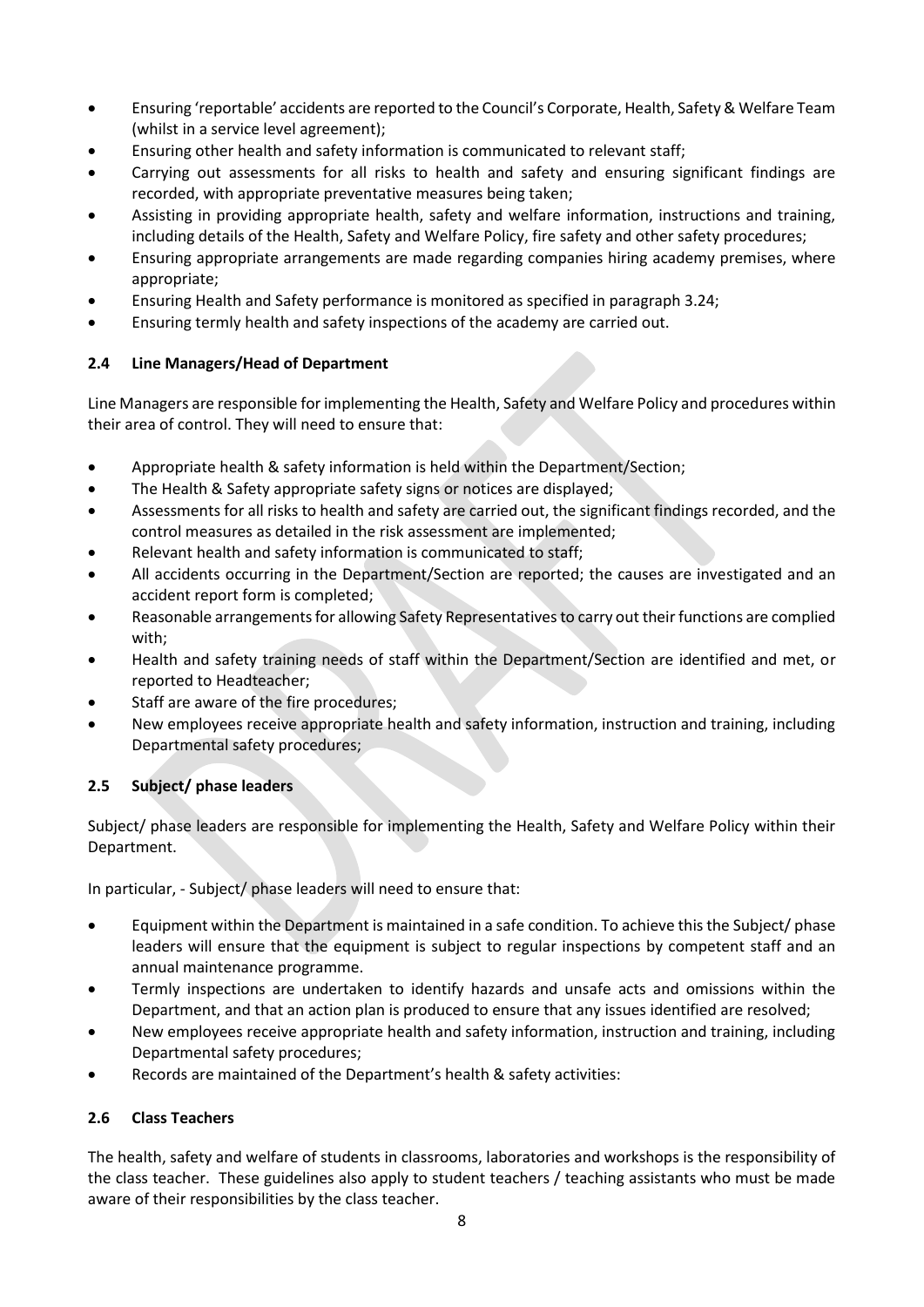A class teacher is expected to:

- Know the emergency procedures in respect of fire and first-aid and the special health and safety measures to be adopted in his/her own teaching areas and to ensure that they are applied;
- Be aware of, and follow, health and safety guidance;
- Exercise effective supervision of students and ensure that they know of the general emergency procedures in respect of fire and first-aid and the special safety measures of the teaching area;
- Give clear instructions and warnings as often as necessary (notices, posters, hand-outs are not enough);
- Ensure that students' coats, bags, cases etc, are safely stowed away;
- Carry out classroom daily checks;
- Integrate all relevant aspects of health, safety and welfare into the teaching process and if necessary give special lessons on health, safety and welfare;
- Follow safe working procedures personally;
- Ensure protective clothing, guards, specialist safe working procedures etc. are used when necessary;
- Make recommendations on health, safety and welfare matters to the head of subject or team leader.
- Identify risks associated in the classroom and ensure risk assessments in place and communicated to all relevant staff.

#### **2.7 Technicians**

Technical staff are responsible for ensuring health and safety within the practical areas in the Departments in which they work, including Science laboratories, Design & Technology workshops, Art or Drama studios, IT and preparation rooms.

Technicians are responsible for:

- Undertaking regular workplace inspections of their area to identify hazards and ensure good housekeeping.
- Undertaking regular equipment inspections, keeping equipment in good working order and keeping relevant inspection/maintenance records.
- Ensuring all hazardous substances are used, handled, transported and stored in accordance with the information outlined in COSHH assessments and other information sources (e.g. CLEAPSS).

#### **2.8 Caretaker(s) / Premises Manager**

The Caretaker is responsible for ensuring the health and safety of the site, more specifically:

- Ensuring that all fire exits are clear from obstruction and fire exit doors are unlocked prior to the building being occupied;
- Undertaking the weekly test of the fire alarm system;
- Undertaking the monthly test of the emergency lighting system;
- Undertaking the weekly test of the magnetic door release mechanisms;
- Checking the hazard reporting system at least daily, rectifying those issues within their authority and notifying the Headteacher/ Business Manager of any unresolved issues;
- Undertaking termly inspections of the communal areas of the academy to identify hazards;
- Liaising with persons / companies hiring premises space (if applicable / delete as appropriate) to ensure that they are aware of evacuation procedures and routes, first aid provision, hazard and accident reporting procedures.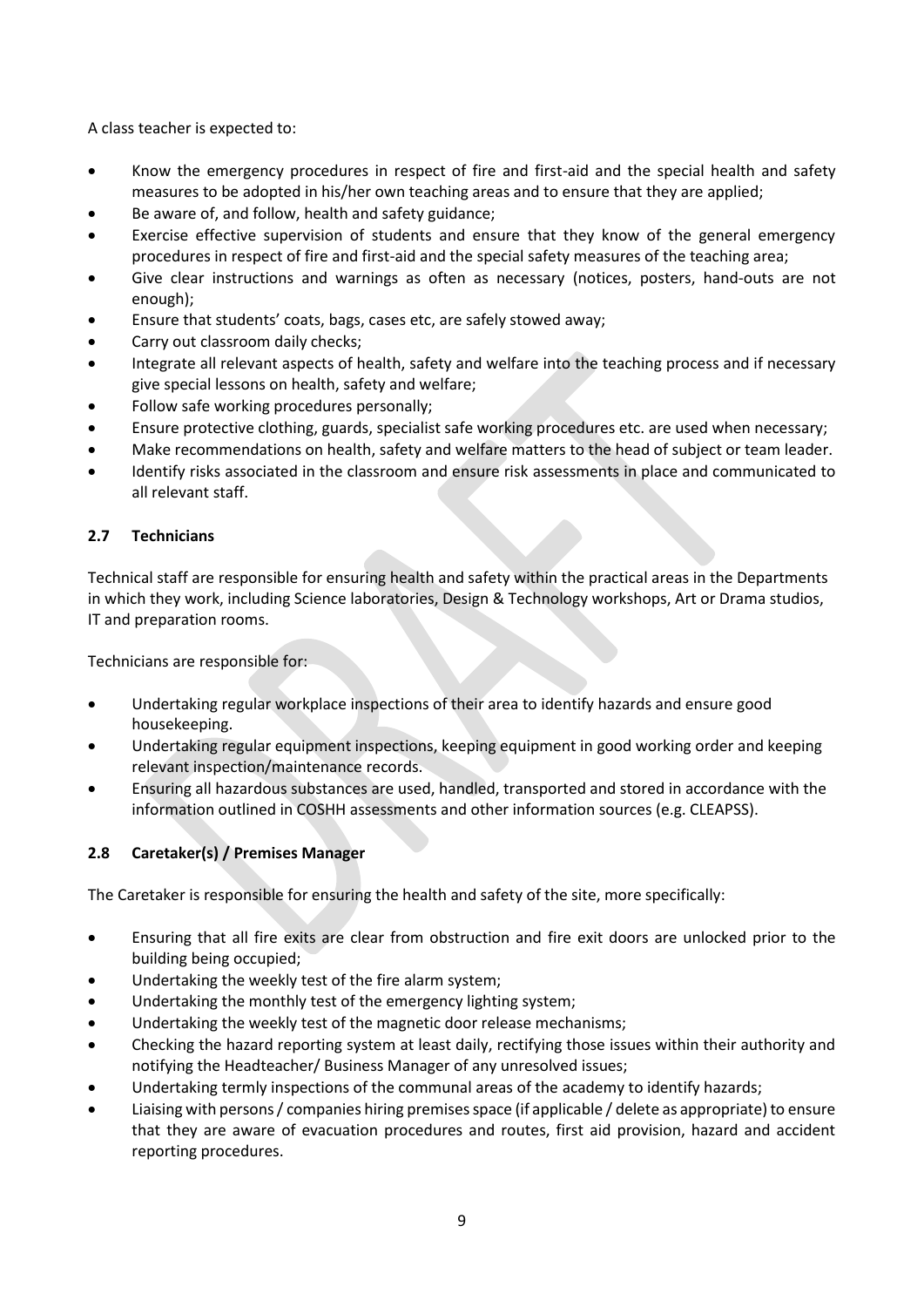#### **2.9 Office Manager/Assistant business manager/Finance Manager**

The Office Manager is responsible for ensuring the health, safety and welfare of Office Staff; and ensuring that:

• A record is maintained of all first aid and accidents and copies of completed accident forms are maintained. The forms will be retained for 3 years for adults and until the young person is 22 years old.

The Finance Manager is responsible for ensuring the asset register is updated.

#### **2.10 Asbestos Duty Holder**

The Control of Asbestos Regulations places a duty on the "Asbestos Duty Holder" to manage any asbestos or asbestos containing materials located within the premises.

The Asbestos Duty Holder is generally the person (or persons) who have clear responsibility for the maintenance or repair of the premises e.g. Headteacher and site manager.

The Asbestos Duty Holder(s) are: the Headteacher, academy Business Manager and Premises Manager.

Each academy has an Asbestos Register that identifies whether asbestos or asbestos containing materials are present within the premises including the location, the type of asbestos and its condition.

The Asbestos Register is located in the caretaker's office or on the staff shared drive.

In addition, there is an Asbestos Information Poster, which outlines the processes to be followed prior to work commencing on the premises; and also, what to do if any suspected asbestos material is damaged in any way. This poster is displayed in an area occupied by personnel who have cause to access the asbestos log and/or deal with contractors, e.g. caretaker's office or main academy office.

The [Asbestos Information Poster i](file://///Fs1.canonschool.internal/pd$/Staff/Other%20Staff%20Resources/School%20Business%20Management/HEALTH%20AND%20SAFETY/ASBESTOS/ASBESTOS%20INFORMATION%20POSTER%202021.docx)s displayed in: the caretakers office.

It is the responsibility of the Asbestos Duty Holder to ensure that anyone, contractors or staff, who intend to work on the fabric of the building, read the Asbestos Information poster and consult the Asbestos Register prior to commencing work to ensure where they will be working is free from asbestos and asbestos containing materials, and that they sign the register to demonstrate they have consulted and understood it.

If, during the task, further work needs to be carried out at a different location, the Asbestos Register must be consulted again and be resigned and dated.

#### *Note: It is a legal requirement for the duty holder(s) to have asbestos awareness refresher training at regular intervals.*

#### **2.11 Educational Visits Co-ordinator (EVC)**

<span id="page-9-0"></span>The EVC is responsible for ensuring that all trips and visits are approved and that the visit leader completes a suitable and sufficient risk assessment.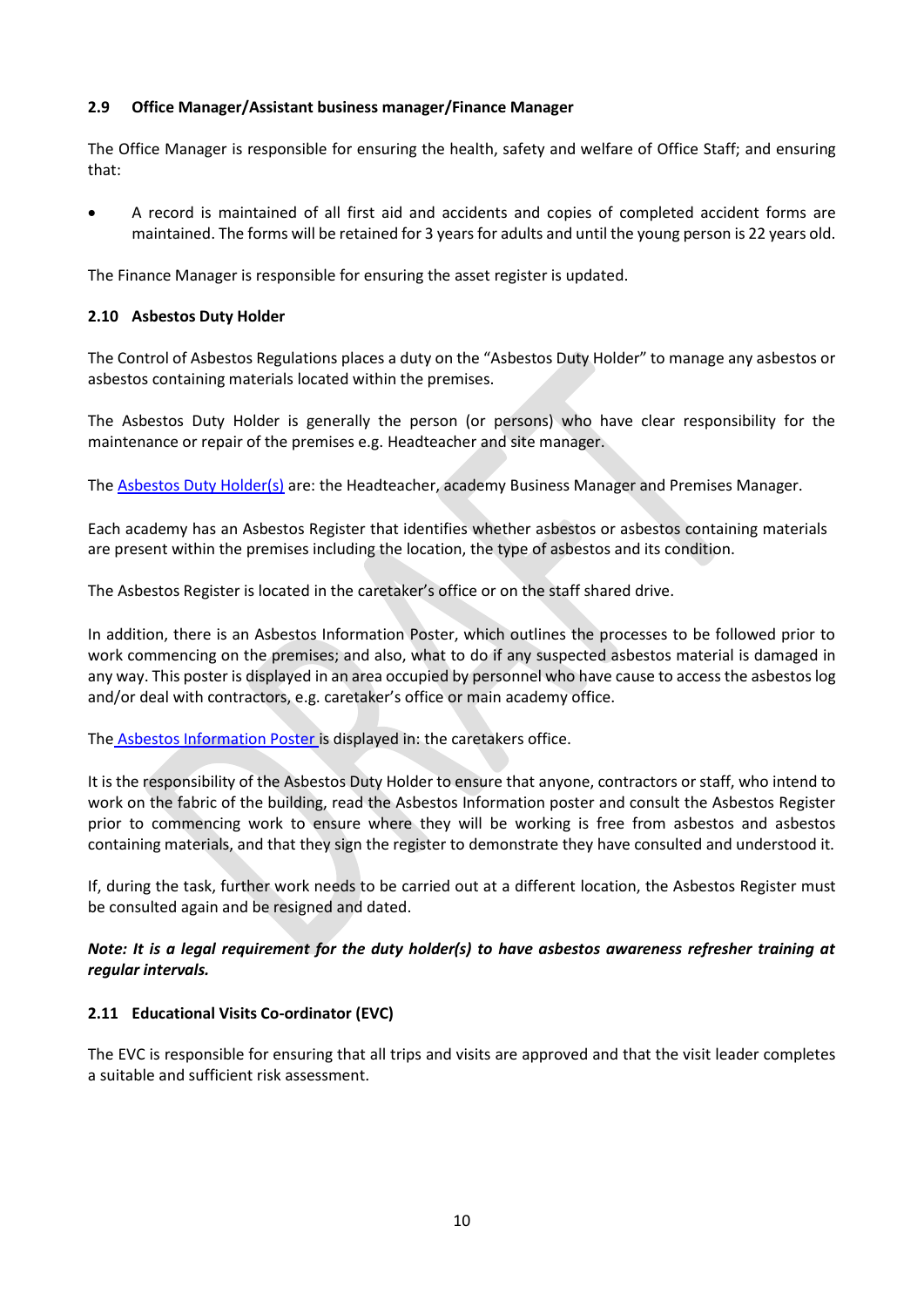#### **2.12 COSHH Co-ordinator**

The COSHH Co-ordinator is responsible for ensuring that data sheets for all hazardous materials are available and that all such materials are entered on the COSHH register and all such materials are retained in secure storage.

- Colleagues consider whether the hazardous substance they are intending to use could be eliminated altogether or replaced by a safer alternative prior to considering other control measures;
- Suitable & sufficient COSHH assessments are completed for all the hazardous substances used on site;
- No new hazardous substance is used by the academy's employees or students until a suitable & sufficient COSHH assessment has been completed;

#### <span id="page-10-0"></span>**2.13 Fire Marshals / Wardens**

Fire marshals / wardens are responsible for:

- Familiarising themselves with their areas of responsibility, the escape routes and any problem areas;
- On hearing the fire alarm, they are responsible for:
	- Ensuring the safe evacuation of everyone in their area(s) of responsibility;
	- − Checking all rooms in their area(s) of responsibility; including toilets, rest rooms and store rooms; to ensure that everyone has safely left the building.
	- Where possible, closing windows and doors as each room is checked;
	- Reporting to the Headteacher (or most senior staff member on site) that everyone has safely evacuated the building, or to report any problems;
	- Ensuring that nobody re-enters the building until the Headteacher (or most senior staff member on site) has stated it is safe to do so;
- Ensuring they are available, after the evacuation, to attend a debrief meeting to discuss the evacuation, identify any problems and share information.
- Monitoring to ensure that fire routes and exits are kept clear at all times in their area(s).

#### **2.14 First Aiders and Welfare Officer**

First Aiders are responsible for:

- Taking charge when someone is injured or falls ill;
- Administering first aid in the event of an injury;
- Calling for an ambulance, if required;
- Informing the Headteacher (or most senior member of staff on site) if an ambulance has been called;
- Keeping up to date with first aid training and ensuring they attend refresher training prior to the expiry of their first aid certificate.

#### **2.15 All Employees**

Although overall responsibility for health and safety rests with Governors, all employees also have an individual responsibility for their own and other safety. Employees are required to:

- Take reasonable care for their own health, safety and welfare and that of other persons affected by their acts or omissions;
- Co-operate with their employer, so far as is necessary, to enable it to meet its responsibilities for health, safety and welfare;
- Be aware of, and follow, health and safety guidelines;
- Use work equipment provided correctly, in accordance with instructions and training;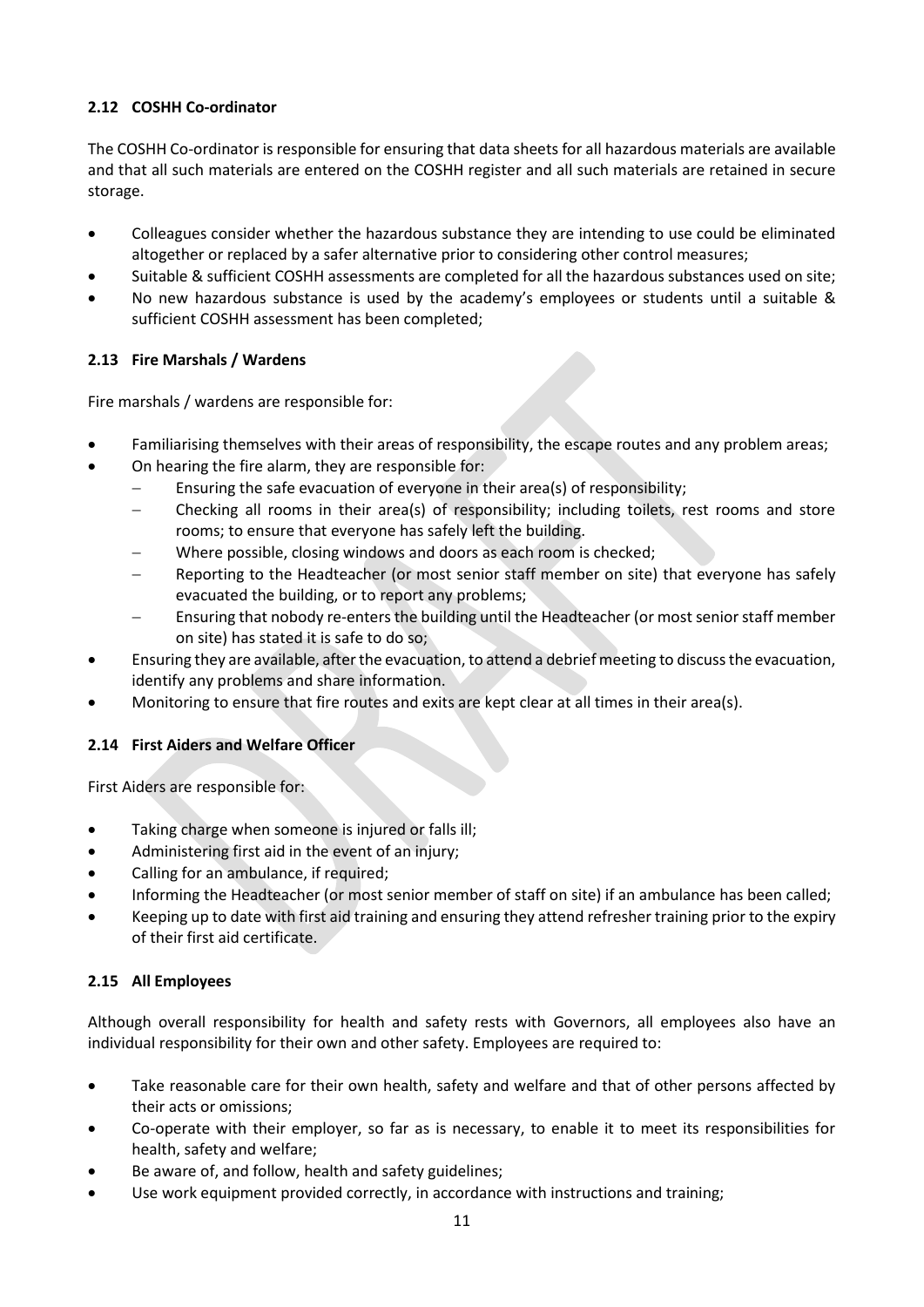• Inform their line manager or Business Manager of any work situations that represent a serious and immediate danger to health, safety and welfare. The academy has a formal hazard reporting system, details of which are contained in Section 3.1;

In addition, female workers must notify their employer as soon as possible after they become pregnant in order that a risk assessment can be carried out to ensure the safety of the mother and unborn child.

#### <span id="page-11-0"></span>**2.16 Trade Union Safety Representatives**

In accordance with the Safety Representatives and Safety Committee Regulations, recognised trade unions can appoint Safety Representatives who will, if necessary, take up matters on behalf of employees. The names of workplace representatives will normally be found on the "Health and Safety Law – What you need to know'' poster displayed in the staff room or Bede reception foyer. The training of Safety Representatives is the responsibility of the appropriate trade union. The academy will provide its Safety Representatives with reasonable time off to undertake any training necessary and to undertake their duties.

#### **3. General Arrangements for Implementing the Health, Safety and Welfare Policy**

#### <span id="page-11-1"></span>**3.1 Accident/Incident Reporting & Investigation**

An accident is an unplanned event that results in injury or damage. A near miss is an unplanned event that does not result in injury or damage but had the potential to do so.

All incidents (with the exception of minor injuries) should be reported on the Accident and Incident form on the same day or as soon as is reasonably practical after an incident resulting in an injury.

The Accident and Incident form is kept on the staff drive or there is a supply in Bede reception. All accidents/ incidents must be reported to the Business Manager.

As much detail as possible should be supplied when reporting an accident, including all of the information included in the accident form.

Records held in the incident book will be retained by the academy for a minimum of 3 years.

#### <span id="page-11-2"></span>**3.2 Asbestos Management**

The Control of Asbestos Regulations places a duty on the "Asbestos Duty Holder" to manage any asbestos or asbestos containing materials located within the premises.

The Asbestos Duty Holder is identified above at 2.10.

It is the responsibility of the Asbestos Duty Holder to ensure that anyone, contractors or staff, who intends to work on the fabric of the building, reads the Asbestos Information poster and consult the Asbestos Register prior to commencing work to ensure where they will be working is free from asbestos and asbestos containing materials, and that they sign the register to demonstrate they have consulted and understood it. If, during the task, further work needs to be carried out at a different location, the Asbestos Register must be consulted again and be resigned and dated.

Control and safety management systems must include the following:

• Making sure that employees on the premises are fully aware that there are asbestos containing materials (ACM's) in the building (if applicable) and where it is located;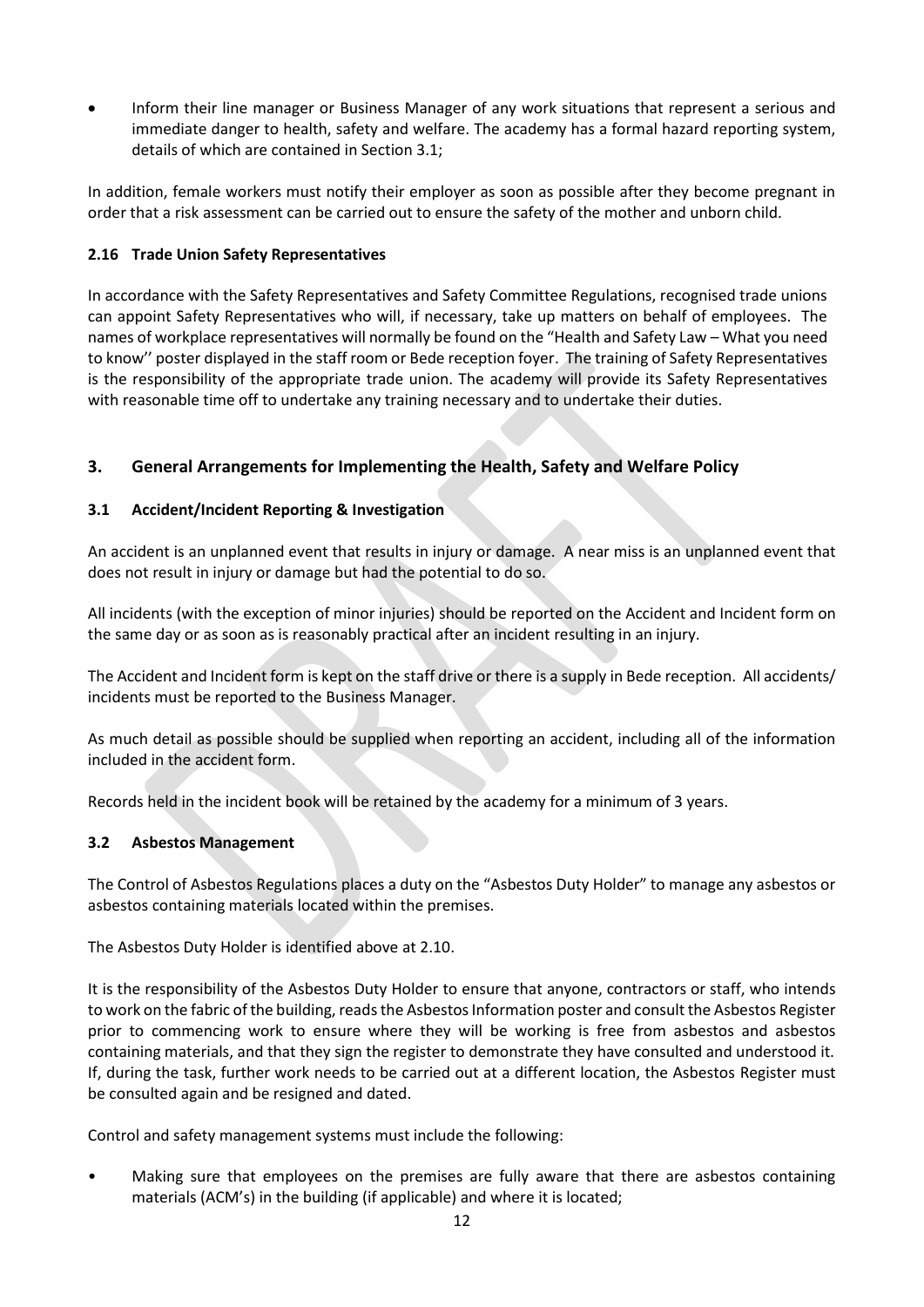- Ensuring that only appropriately accredited and competent contractors work on site and wherever any work may involve disturbing the fabric of the building, the contractor must be made aware of the contents of the asbestos survey / register before they commence work.
- Contractors must be advised to assume that materials contain asbestos unless there is evidence to the contrary;
- Ensuring that relevant asbestos related information is held on site in a secure location and warning notices are displayed on site if relevant;
- Ensuring that the Asbestos Information Poster is displayed at the reception point.
- Ensuring all contractors, and any other person undertaking work on the fabric of the building, sign the asbestos register confirming that they have had access to the information contained in the register and that their risk assessments and method statements reflect fully this knowledge of the potential risks;

The duty holder must always obtain a signature from persons carrying out the work, confirming that they are appropriately trained for the works, which they will undertake. This is essential where works could affect asbestos containing materials.

#### *Note: It is a legal requirement for the duty holder(s) to have asbestos awareness refresher training at regular intervals.*

#### <span id="page-12-0"></span>**3.3 Communicable Diseases**

Due to the age and number of children present in educational schools, it is not uncommon for them to contract a variety of communicable diseases.

Public Health England have produced 'Guidance on Infection Control in Academies and other childcare settings'.

This document provides guidance on the prevention and spread of communicable diseases, and promotes a co-ordinated approach to the management of communicable disease in academies, colleges and nurseries.

The exclusion periods for common infectious diseases and skin infections are also included in this document. A copy of the exclusion period chart is located in the welfare room.

#### <span id="page-12-1"></span>**3.4 Consultation with Employees**

Under the Health and Safety (Consultation with Employees) Regulations and the Safety Representatives and Safety Committees Regulations an employer has a duty to consult with employees or their appointed representatives on matters of health and safety.

Employees will be consulted on the following:

- The introduction of any measure which may substantially affect their health and safety at work;
- Arrangements for getting competent people to help them comply with health and safety laws;
- Information on risks arising from their work, measures to reduce or get rid of those risks and what employees should do if they are exposed to a risk;
- The planning and organisation of health and safety training and the health and safety consequences of introducing new technology;

This academy will consult with staff in the following ways:

• Weekly staff briefings, Email updates, Induction.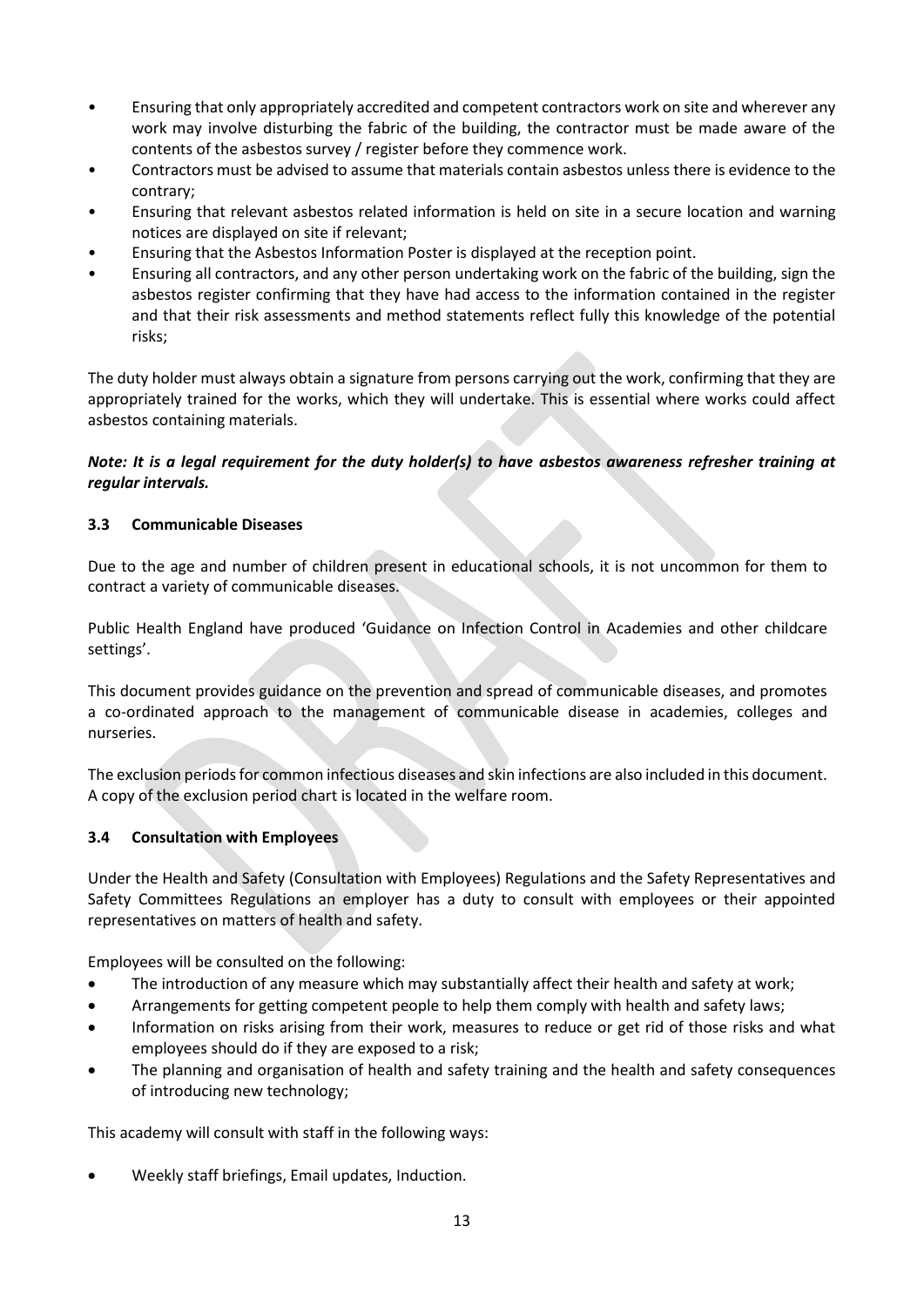#### <span id="page-13-0"></span>**3.5 Control of Contractors**

This academy recognises that it has responsibilities in relation to the use of contractors.

In any client/contractor relationship, both parties will have duties under health and safety law. Similarly, if the contractor employs sub-contractors to carry out some or all the work, all parties will have some health and safety responsibilities.

The client in these circumstances is the Headteacher/academy, or where academies have bought into SMADS, the Local Authority.

Clients need to satisfy themselves that contractors are competent (i.e. they have sufficient skills and knowledge) to do the job safely and without risks to health and safety. The degree of competence required will depend on the work to be done.

The client and contractor are required to agree a safe method of working for the contracted work and preventative and protective steps that will apply when work is in progress. A risk assessment should be carried out to identify and address any potential hazards. Consideration should be given to those risks from each other's work that could affect the health and safety of the workforce or anyone else.

Clients are required to manage and supervise the work of the contractors. The more impact the contractor's work could have on the health and safety of anyone likely to be affected, the greater the management and supervisory responsibilities of the client. Clients therefore need sufficient knowledge and expertise to be able to manage and supervise the contracted work.

The academy will ensure that contractors visiting their premises do not pose a risk to their own health and safety or that of others present within the academy.

#### *All contractors should report to the academy office upon arrival.*

The Premises Manager is responsible for ensuring that all contractors on site are made aware of the asbestos register, fire safety and emergency evacuation procedures and any other relevant information as part of a formalised induction process.

Contractors in turn should notify the premises manager or academy business manager of any hazards arising from their activities, which may affect the occupants of the academy.

The Catering/Cleaning staff are responsible for the safety of the kitchen & cleaning areas and must notify the Headteacher, Business Manager or Premises manager of any hazards.

#### <span id="page-13-1"></span>**3.6 Control of Substances Hazardous to Health**

The Control of Substances Hazardous to Health (COSHH) Regulations impose duties on employers to protect employees who may be exposed to substances hazardous to health at work, and others who may be affected by such work.

COSHH Regulations cover chemicals, products containing chemicals, fumes, dusts, vapours, mists, gases, and biological agents (bacteria, fungi and viruses). If there is a hazard symbol displayed on the packaging then the contents are classed as a hazardous substance. COSHH also covers asphyxiating gases, biological agents that cause diseases such as Leptospirosis or Legionnaires Disease; and biological agents used in laboratories.

COSHH does not cover lead, asbestos or radioactive substances because they have their own specific regulations.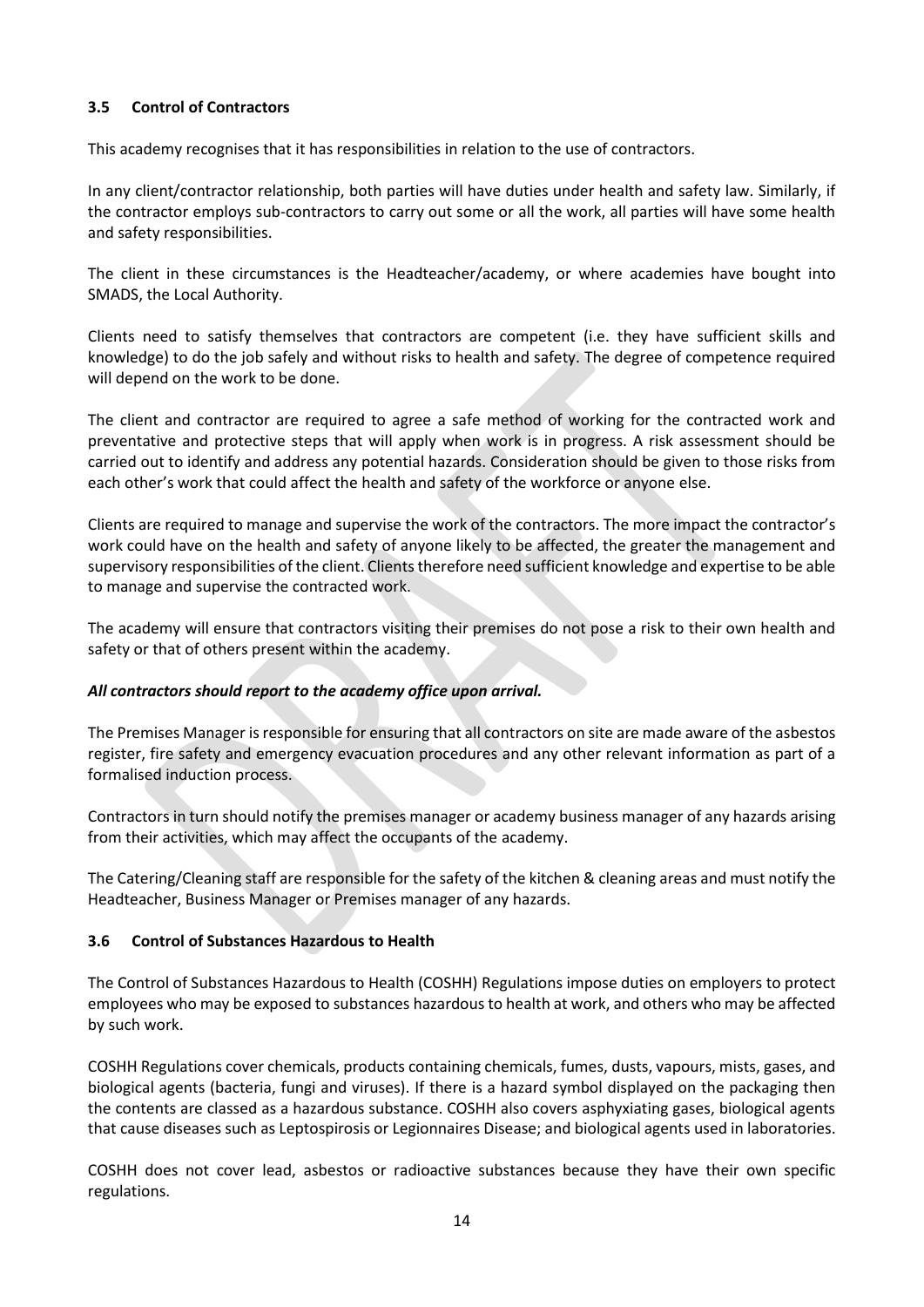This academy will ensure that COSHH assessments will be carried out on all hazardous substances prior to use. The COSHH assessment, which provides information on specific hazards, first aid measures, personal protective equipment etc. will be reviewed as appropriate, or every five years, whichever is the sooner.

Emergency procedures, including procedures for dealing with spillages, are displayed near where hazardous products are stored and in areas where they are routinely used in Science labs.

All laboratory's in Bede building have chemical spill kits. Mother Teresa building has a spill kits located in the prep room between MT1 and MT2.

COSHH data sheets and risk assessments can be obtained by contacting the Head of Science. The Head of Science is the academy's COSHH Co-ordinator.

#### <span id="page-14-0"></span>**3.7 Display Screen Equipment**

The Display Screen Equipment (DSE) Regulations require employers to minimise the risks to employees who habitually use display screen equipment as a significant part of their normal work.

Other people, who use DSE only occasionally, are not covered by the requirements of the regulations, however, employers still have general duties under other health and safety at work legislation.

'Users', as defined by the Regulations, can be identified by completing the DSE User questionnaire. Where users are identified, the following must be ensured:

- Workstations are assessed using the [HSE workstation assessment checklist](http://insidelbr/files/publications/4467.pdf) and the risks reduced, as applicable;
- Workstations meet the minimum requirements as outlined on the HSE checklist;
- Work is planned to allow adequate breaks or changes of activity;
- On request, eye tests are arranged, and a contribution made towards spectacles if they are required for DSE use; and
- Health and safety training and information is provided.

Completed User forms and DSE assessment checklists are saved with the HR Admin Assistant.

Staff must request an eye test. If the test shows that the user needs glasses specifically for DSE work, the academy will pay for a basic pair of frames and lenses. This could be 1/3 of the price paid, but no more than £100 in value.

Further information can be found on the HSE website: [www.hse.gov.uk/msd/dse](http://www.hse.gov.uk/msd/dse)

#### <span id="page-14-1"></span>**3.8 Driving**

Under the Health and Safety at Work etc Act, employers have a general duty to ensure the health, safety and welfare of employees and others who may be affected by their undertaking. This includes employees who may be required to drive as part of their duties. They may be required to drive either their own private vehicle or the academy minibus (see section 3.23).

Staff may only drive students in their own vehicles if prior written permission has been obtained from their parent/carer and providing that their licence, MOT, Tax and Insurance are valid for such an activity.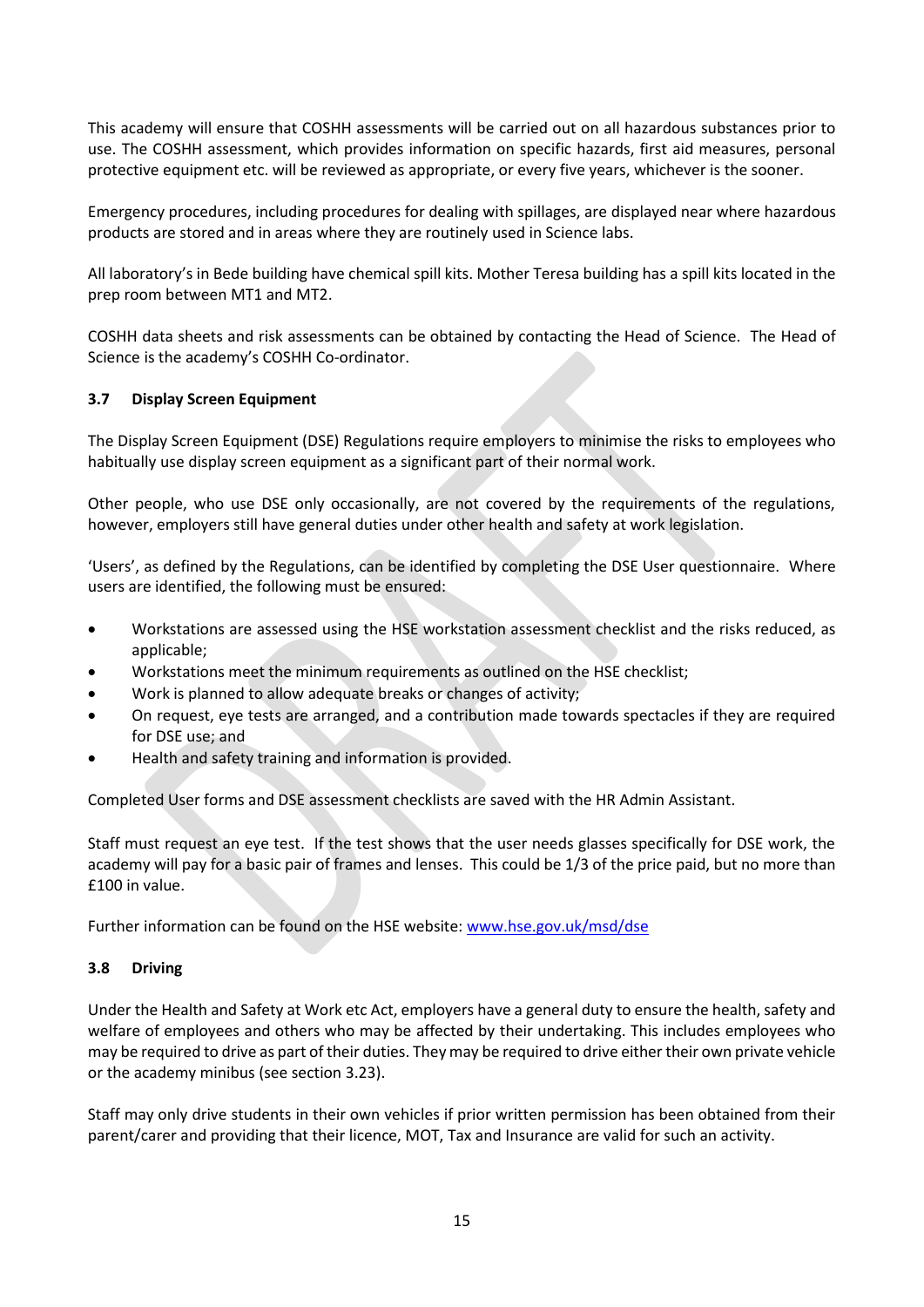#### <span id="page-15-0"></span>**3.9 Electricity at Work**

The Electricity at Work Regulations set out specific requirements on electrical safety. These regulations place a duty on employers to ensure that electrical systems are designed, constructed, used and maintained to prevent danger. 'Systems' includes all apparatus as well as the mains supply.

All portable electrical appliances should be visually checked before use. Attention should be paid to the condition of power cables and their connections, as these can easily be damaged which may introduce a hazard.

All portable electrical equipment should be visually inspected before use. Equipment used and moved regularly such as kettles, extension leads, vacuum cleaners etc should be subject to a detailed inspection and test by a competent person periodically. A written record of the tests, in the form of a logbook or register, should be maintained and be available for examination and the equipment itself should be marked with some form of identification and the date of the most recent test**.**

Portable Appliance Testing will be carried out by a competent contractor and the records are retained on Every.

Extension leads and adaptors should only be used where uncoiled fully.

Apart from phone charges, staff should not bring in their own personal electrical equipment.

Equipment should always be visually checked before use. Staff must inform [finance@tpc.academy](mailto:finance@tpc.academy) when they bring in any portable electrical items so that it can be recorded on the academy's asset register.

Fixed electrical installations should be inspected by a competent person at least every five years.

All records are retained on Every.

#### <span id="page-15-1"></span>**3.10 Educational Visits**

The Health and Safety at Work Act places a duty on employers to ensure the health, safety and welfare of employees and others (students) who may be affected by the work activities. This includes all educational visits, whether local, national or international.

In order to safely manage educational visits, the academy follows the guidance provided by the DFE. https://www.gov.uk/government/publications/health-and-safety-on-educational-visits/health-and-safetyon-educational-visits.

In accordance with this guidance this academy has appointed an Educational Visits Co-ordinator, and developed an academy Educational Visits Policy based on the DFE and Children's Services Guidance.

The Educational Visits Co-ordinators (EVC) is Rupert Slack. The academy Educational Visits Policy is located https://drive.google.com/drive/folders/0AOxFsWliUw5gUk9PVA

No educational visit will be allowed to proceed unless an educational visits risk assessment has been completed and the visit has the approval of the Headteacher and (for adventurous activities, residential visits and international visits) the local authority.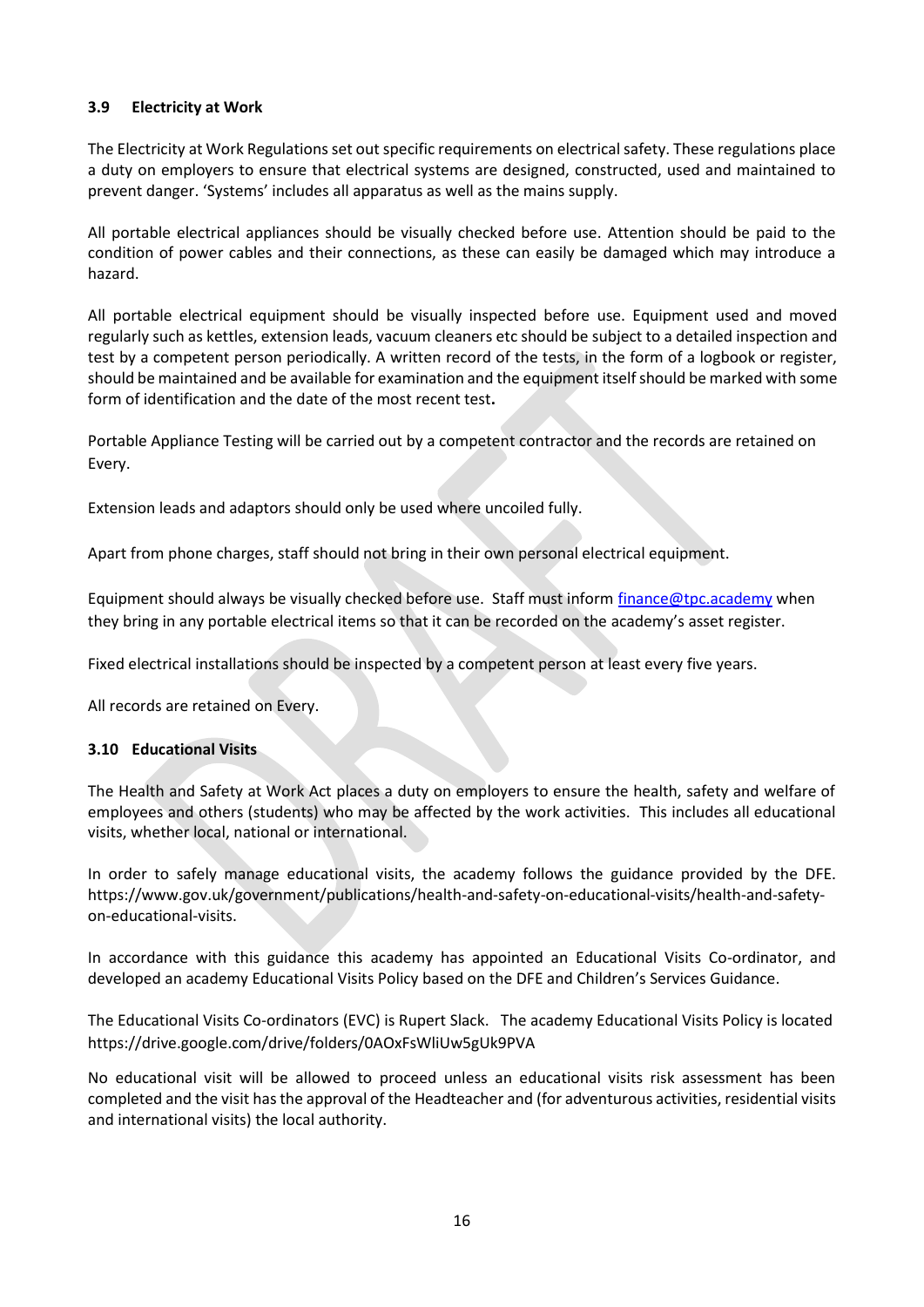#### **3.11 Fire Safety**

The Regulatory Reform (Fire Safety) Order places duty on employers to conduct a fire risk assessment and take reasonable steps to reduce the risk from fire.

Each academy should have a "Responsible Person" who is ultimately responsible for fire safety and who may have other competent people to assist them to carry out their duties. These include undertaking a Fire Risk Assessment and ensuring that any significant findings identified are acted upon, preparing an Emergency Evacuation Plan, and Personal Emergency Evacuation Plans (PEEPs) for staff or students with impaired mobility.

The Responsible Person for this academy is the Headteacher.

The current Fire Risk Assessment is saved on Every and is displayed on the notice board. The Emergency Evacuation Plan is stored on the staff shared drive and any Personal Emergency Evacuation Plans (PEEPs) are saved centrally by the Business Manager. These are also forwarded the SENCO for dissemination.

'Fire Action Notices' are displayed throughout the premises advising the actions to be taken on discovering a fire/on hearing the alarm.

Fire Drills are conducted on a termly basis and a record of the time taken to evacuate the premises and any comments arising should be reported to the Governing Body.

All staff have a duty to be aware of the fire and emergency procedures, to ensure that all escape routes and fire exits are kept clear, and to report any defective or damaged fire- fighting equipment, such as fire extinguishers.

Any fire that occurs within the premises, however minor, must be reported to the Headteacher.

#### **The competent people for fire safety at this academy are as follows:**

- a. Calling the Fire Brigade is the responsibility of Senior Leadership Team.
	- The academy will call the emergency services during academy hours (7:00am 6:00pm, Monday to Friday).
	- Custodian Monitoring Station (on behalf of Eurolink security) will call the emergency services out of school hours: Monday - Friday - 6:00pm - 7:00am. Saturday and Sunday all day. All bank holidays.
	- Custodian Monitoring Station will call the named key holders to alert the academy the fire alarm has been activated.
- b. Liaising with the fire brigade is the responsibility of the Business Manager / Premises Manager or member of the Senior Leadership Team.
- c. Class teachers will take a register of students, which will then be checked against the attendance register of that day
- d. The office manager will take a register of all staff and visitors
- e. Fire Wardens and list of staff with specific managed evacuation duties are kept in the staff shared drive. Any staff not given a specific duty should assist their colleagues in evacuating the buildings.
- f. Organising fire drills is the responsibility of the Headteacher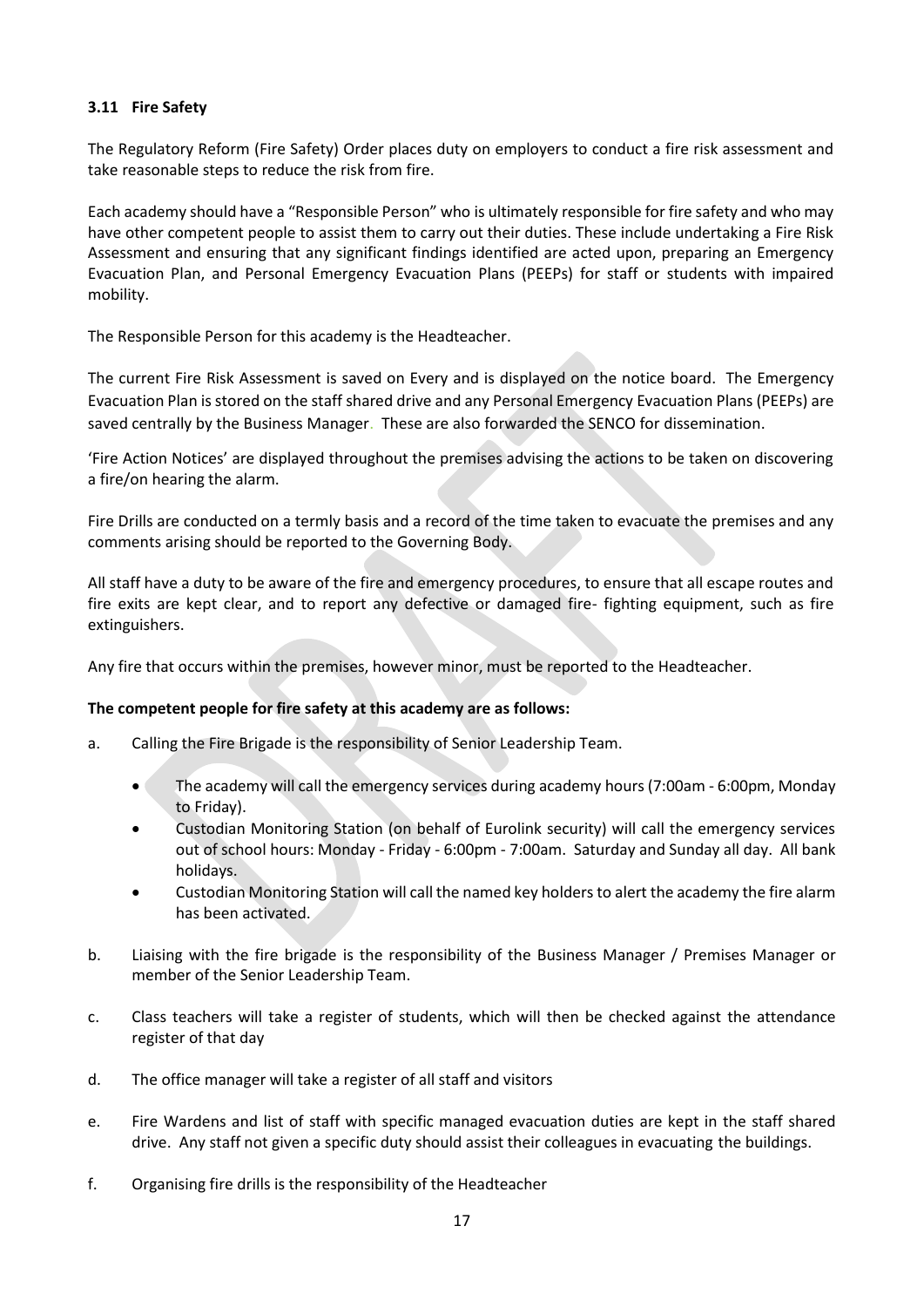- g. Organising fire safety training is the responsibility of academy business manager(s)
- h. Periodic inspections of the fire alarms, emergency lighting, fire door magnetic holders are carried out by competent contractors.
- i. Weekly checks of the fire alarm call points, emergency lighting and fire door magnetic holders are carried out by the Premises manager.
- j. Annual inspection of the fire extinguisher and firefighting equipment is carried out by a competent contractor.

The assembly points are Palmer Yard (years 7,8 and 9) and Kolbe yard (years 10, 11, 12 and 13) and visitors.

The academy's offsite evacuation building is St Aidan's Catholic Primary Academy via Bradford Road.

#### **The fire alarm sound is a loud continuous bell/tone that does not stop.**

There are two refuse call points.

- 1. Bede Maths and Science, first floor, by the Lift
- 2. Bede Maths and Science, first floor, by back staircase

The two-way communication is located in the Mother Theresa office.

Megaphones are stored in Bede reception. These will be bought to the assembly point and given to the Headteacher or deputy Headteacher to aid evacuation and communication.

#### <span id="page-17-0"></span>**3.12 First Aid**

The Health and Safety (First-Aid) Regulations set out a duty of care on employers to provide adequate and appropriate first aid provision for employees.

Staff nominated to administer first aid will attend the following course: First Aid at Work.

A first aid assessment of needs has been undertaken by the business manager using a [First Aid Needs](file:///C:/Users/Paulp/AppData/Local/Microsoft/Windows/Temporary%20Internet%20Files/Content.Outlook/Schools%20Guidance/2014/Forms,%20Posters%20and%20Notices/First%20Aid%20Needs%20Assessment.doc)  [Assessment Form.](file:///C:/Users/Paulp/AppData/Local/Microsoft/Windows/Temporary%20Internet%20Files/Content.Outlook/Schools%20Guidance/2014/Forms,%20Posters%20and%20Notices/First%20Aid%20Needs%20Assessment.doc) A copy of the completed form is held centrally by the business manager. The assessment should be reviewed, at least every 3 years.

See the First Aid & Administrating Medications policy for nominated persons with first aid responsibilities.

See the First Aid & Administrating Medications policy for First Aid Boxes locations.

See the First Aid & Administrating Medications policy for First aid emergency kits.

The person responsible for maintaining the First Aid boxes is: The Welfare Officer.

Notices are displayed throughout the academy advising of the locations of first aid boxes and the names of first aiders.

Any accidents requiring first aid must be recorded and where relevant reported to the Headteacher.

Further information can be found a[t https://www.gov.uk/government/publications/first-aid-in-Academys](https://www.gov.uk/government/publications/first-aid-in-schools)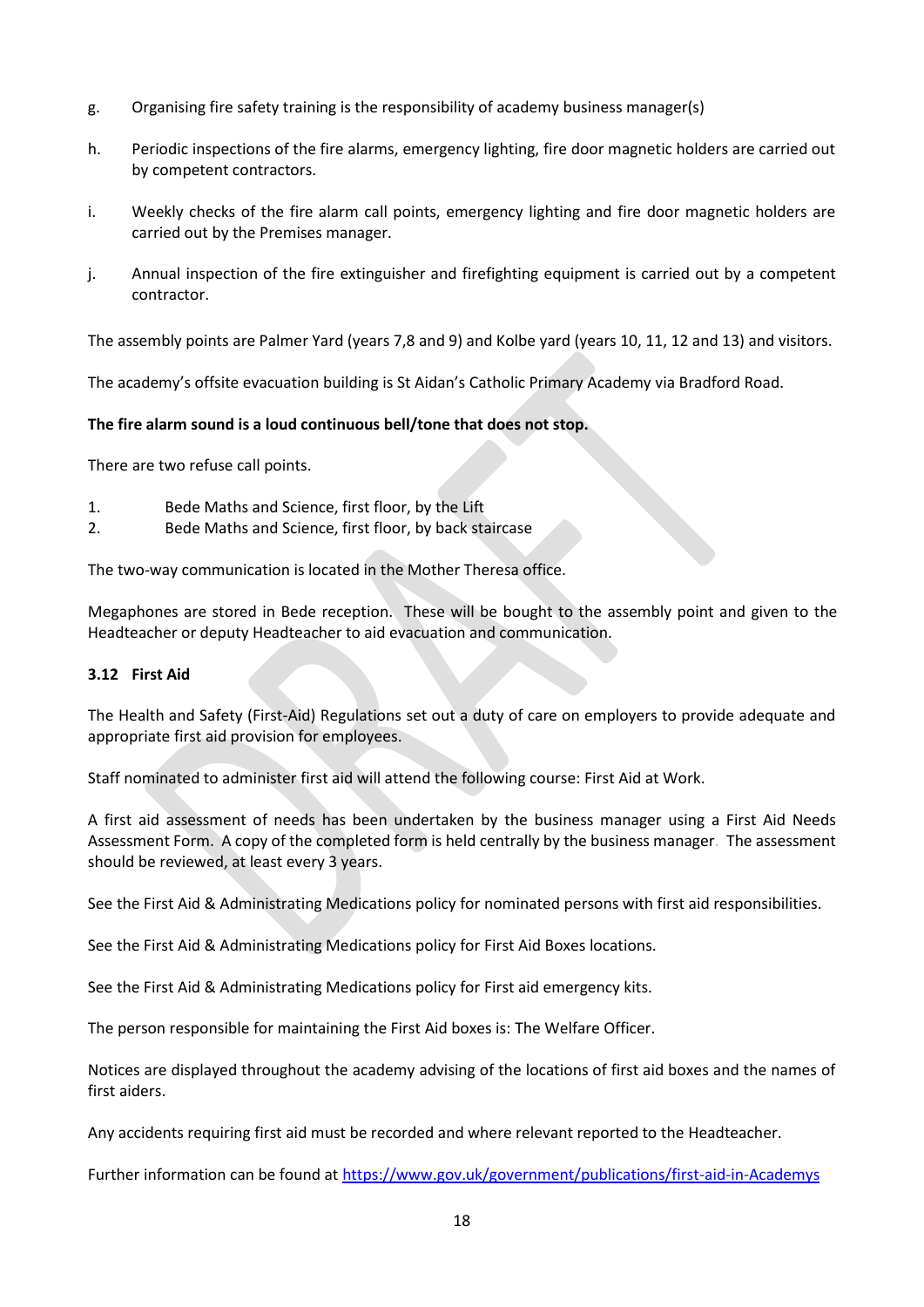#### <span id="page-18-0"></span>**3.13 Flood**

The academy has used a recognised source (DFE government website) to determine the risk from flood and storm.

The academy will actively monitor weather conditions and react if the academy hears bulletins through media platforms.

Flood risk summary for the area around the academy

Surface water: Medium risk. Medium risk means that each year this area has a chance of flooding of between 1% and 3.3%.

Rivers and the sea: Very low risk.

The Environment Agency is responsible for managing the flood risk from rivers and the sea.

Lead local flood authorities (LLFA) are responsible for managing the flood risk from surface water and may hold more detailed information.

The academy's LLFA is Redbridge council.

#### **3.14 Gas Safety**

Under the Gas Safety (Installation and Use) Regulations, any work on gas systems and appliances must only be undertaken by persons registered with the Gas Safe register.

The Business Manager is responsible for ensuring that gas appliances will be regularly serviced by competent persons.

Annual servicing will be carried out by a competent contractor and records are maintained by the academy business manager and held on Every.

If you smell gas:

- Do not use any naked flames/other ignition sources
- Open doors and windows
- Contact the gas board
- Do not switch on or off the lights or any portable switch appliance switch
- Shut off the gas
- Evacuate the premises, if appropriate

Any gas matters within the academy, must be reported to the Headteacher, Business Manager or Premises Manager and the Corporate Facilities Management Team on (0208 708 3528). The responsible person/ nominated person must contact the Gas supply/ company immediately.

#### **3.15 Health & Wellbeing of Staff**

The Health and Safety at Work Act establishes a duty for employers to ensure the health, safety and welfare of employees, whilst at work. This includes not only their physical health, but also their mental health and wellbeing. The Management of Health and Safety at Work Regulations 1999 require a general risk assessment of all risks in the workplace, and this will include the risk to staff from stress.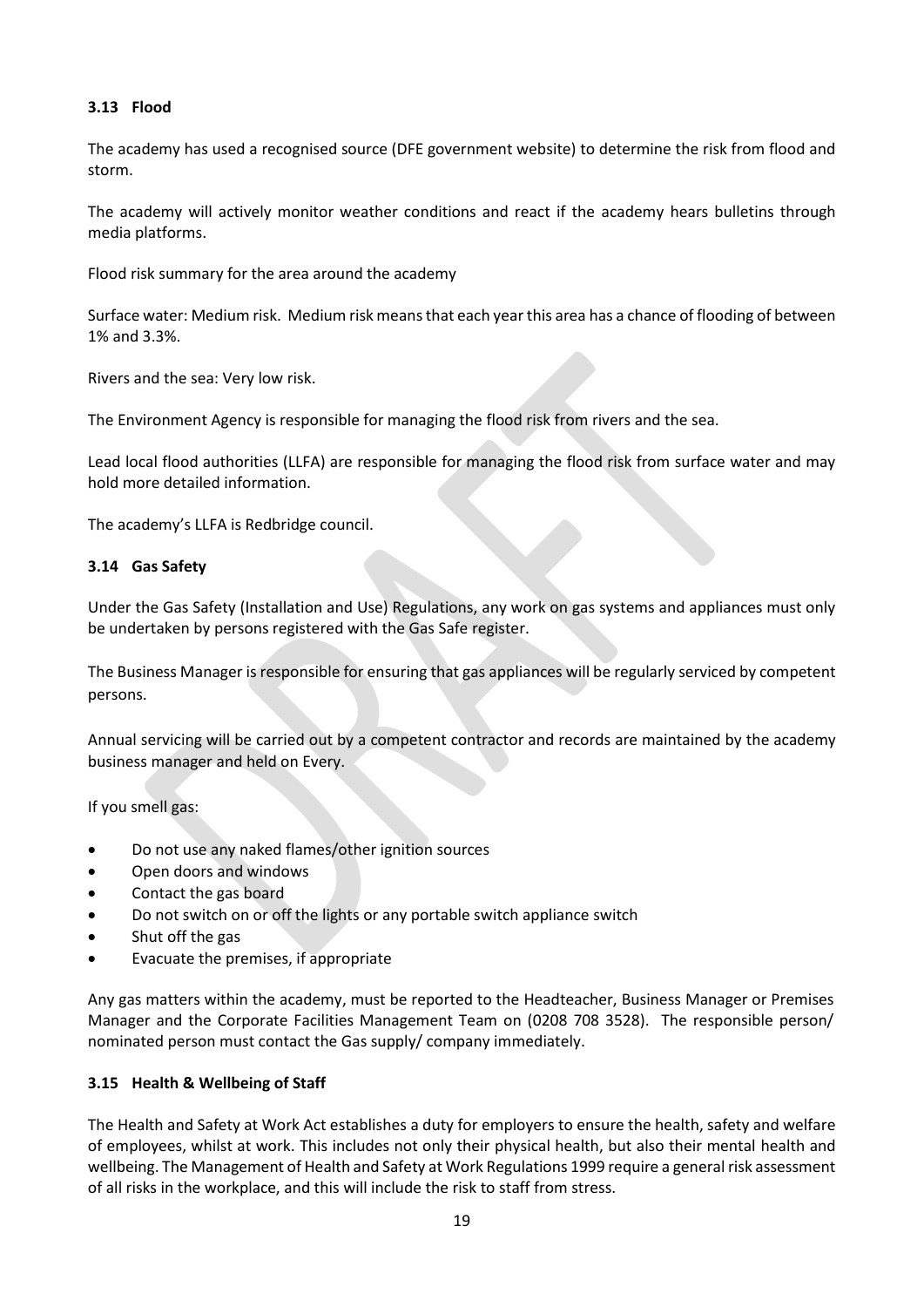The HSE defines stress as *"the adverse effect people have to excessive pressure or other types of demand placed on them"*.

#### **3.16 Information, Instruction and Training**

The Health & Safety at Work Act establishes the duty of the employer to supply employees with such information, instruction, training and supervision as necessary to ensure their health and safety at work.

This academy is committed to providing all staff with the appropriate information, instruction, training and supervision to enable them to undertake their duties safely and without risk to themselves or others.

[Induction](file:///C:/Users/Paulp/AppData/Local/Microsoft/Windows/Temporary%20Internet%20Files/Content.Outlook/Schools%20Guidance/2014/Forms,%20Posters%20and%20Notices/Induction%20Checklist.doc) training will be provided to all new employees appropriate to their role.

Health and safety training, and refresher training will be organised for staff as appropriate, and training records (including induction) will be kept.

Health and safety training records are kept by the academy and held centrally by the business manager.

#### **3.17 Legionella**

The Control of Substances Hazardous to Health Regulations relates to the risk from hazardous microorganisms, including Legionella. Under these Regulations, risk assessments and the adoption of appropriate control measures are required to be put in place.

The academy will ensure that an adequate risk assessment of the water systems in its buildings is carried out; and will identify and assess the risk of exposure to Legionella bacteria from work activities and water systems on the premises and any necessary precautionary measures.

The Legionella risk assessment has been undertaken by a competent contractor and is located on Every.

All water systems should be subject to monitoring, inspection and testing at regular intervals by a competent person. The written records of the risk assessments, monitoring, inspections and testing, in the form of logbook or register, should be maintained and should be retained for at least 5 years.

Regular monitoring, inspection and testing will be carried out by a competent contractor and records will be maintained by the academy business manager and held on Every.

Any queries regarding Legionella risk management should be referred to the Corporate FM Team on (0208 708 3528).

Further information can be found on HSE website [www.hse.gov.uk/legionnaires](http://www.hse.gov.uk/legionnaires) 

#### <span id="page-19-0"></span>**3.18 Letting of the academy premises**

Employers have a general duty under the Health and Safety at Work Act to ensure the health, safety and welfare of their employees at work, and others who are not employees but use their premises.

The Act also requires that when parts of the building are used by other organisations that there is "co-operation and co-ordination" between the two parties for the purposes of health and safety.

a. This academy will ensure that the appropriate health and safety information is passed to the hirer.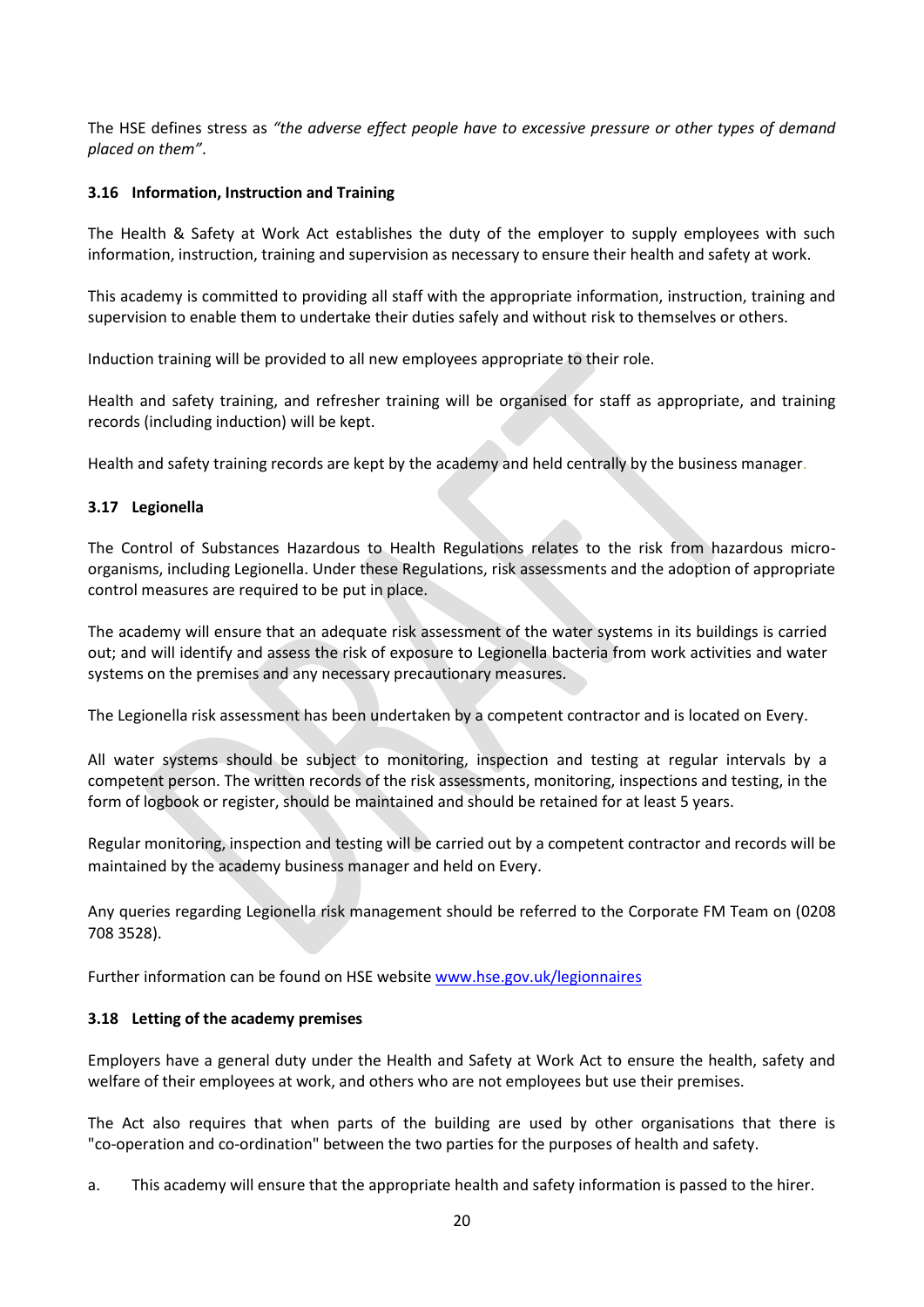- b. The finance team is responsible for providing the hirer with appropriate health and safety information and ensuring the hirer sign a copy of the letting's checklist.
- c. Where the hirer is undertaking activities that require personal qualification or proficiency (for example martial arts), the academy will check to ensure competence of the instructor prior to the letting being agreed.
- d. Lettings are organised by the finance team.
- <span id="page-20-0"></span>e. Letting documents are located on the staff drive/Finance/Lettings.

#### **3.19 Local Exhaust Ventilation**

The Workplace (Health, Safety and welfare) 1992 Regulations specify general ventilation requirements.

The Control of Substances Hazardous to Health (COSHH) 2002 Regulations require that, where hazardous substances are used, they should either be contained or safely dispersed (i.e. Local Exhaust Ventilation). The regulations also set compliance requirements for LEV systems used to control exposures to hazardous substances.

The academy will ensure that all LEV systems are maintained to standards suitable for their purpose and that visual checks are carried out every week by trained personal.

The following staff will be responsible for carrying out visual checks of LEV systems.

Science and Design and Technology Technicians.

All LEV systems should be subject to a thorough inspection and testing at least every 14 months by a competent person. The written records of the visual checks (with findings), test and inspection, in the form of logbook or register, should be maintained for at least 5 years and be available for examination.

Annual inspection and testing will be carried out by a competent contractor.

Records are maintained by the academy business manager and held on Every.

<span id="page-20-1"></span>Further information is available from the HSE document INDG 408(rev1) – Clearing the air A simple guide to buying and using local exhaust ventilation (LEV).

#### **3.20 Lockdown**

The academy will ensure that it has emergency procedures in place to deter an intruder related incident.

Staff are expected to report any suspicious surveillance type behaviour noted in the vicinity of the academy to SLT, who will then share this with the police.

Local police and other schools will share information between themselves of any suspicious behaviour or noted incidents.

In the event of an intruder posing a threat, staff will need to follow the 'lock-down' procedure to keep the academy site safe and each classroom safe.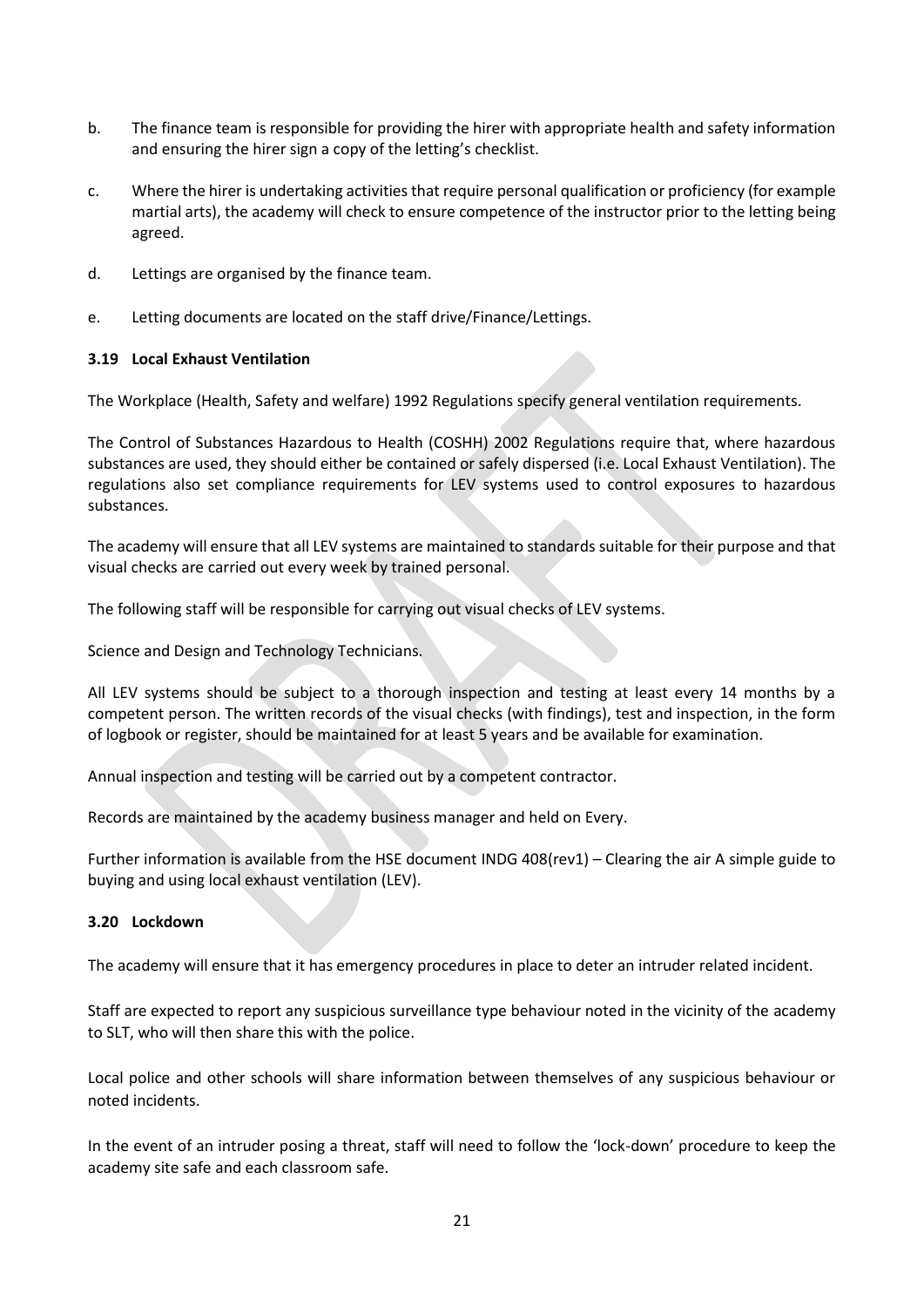In the event of a weapons/firearms attack, the academy will follow the UK government Office national counter terrorism security advice.

#### **The 'lock-down' will be commenced upon the alarm sounding an intermittent continuous bell sound.**

#### **The competent people for lockdown at this academy is as follows:**

- a) Activating the alarm is the responsibility of office staff in Bede or Mother Theresa office from the direction of a member of the Senior Leadership Team. Designated staff must press the blue call button to sound the alarm.
- b) Liaising with the police is the responsibility of the Headteacher.

#### **3.21 Lifting Operations and Lifting Equipment Regs. (LOLER)**

LOLER applies to any item of lifting equipment including new or existing equipment, second-hand or leased equipment and the accessories used for lifting.

- Lifting equipment is work equipment designed and used for lifting and lowering loads; such as cranes, lifts, and hoist; and includes its attachments used for anchoring, fixing or supporting it.
- Accessories for lifting are work equipment for attaching loads to machinery for lifting, such as chains, ropes, slings, hooks, shackles and eyebolts.
- Load includes a person (lifts in academies).

Generally, the Regulations require that lifting equipment provided for use at work is:

- Strong and stable enough for the use and marked to indicate safe working loads;
- Positioned and installed to minimise any risks;
- Used safely, i.e. the work is planned, organized and performed by competent people; and
- Subject to ongoing thorough examination and, where appropriate, inspection by competent people.

This academy requires that all lifting equipment be clearly marked to indicate the safe working load. Where the safe working load is affected by the configuration of the equipment, then the equipment must be marked to indicate its safe working load in each configuration. Accessories for lifting, such as slings, must also be marked with their safe working load.

It is the responsibility of Business Manager to ensure all lifting equipment and accessories are marked with the safe working load.

This academy also requires that all lifting operations are properly planned by a competent person, appropriately supervised and carried out safely.

Staff must not use lifting equipment unless they have received appropriate training and must use the equipment in an appropriate manner, according to the information received in training and from their line manager.

It is the responsibility of the Business Manager to arrange staff training and refresher training as appropriate, and to ensure that records of staff training are maintained.

This academy requires that all lifting equipment undergoes a thorough examination by a competent person before it is first put into use, unless the equipment has an EC declaration of conformity made not more than 12 months before the equipment is put into service or it is accompanied by physical evidence of its last thorough examination.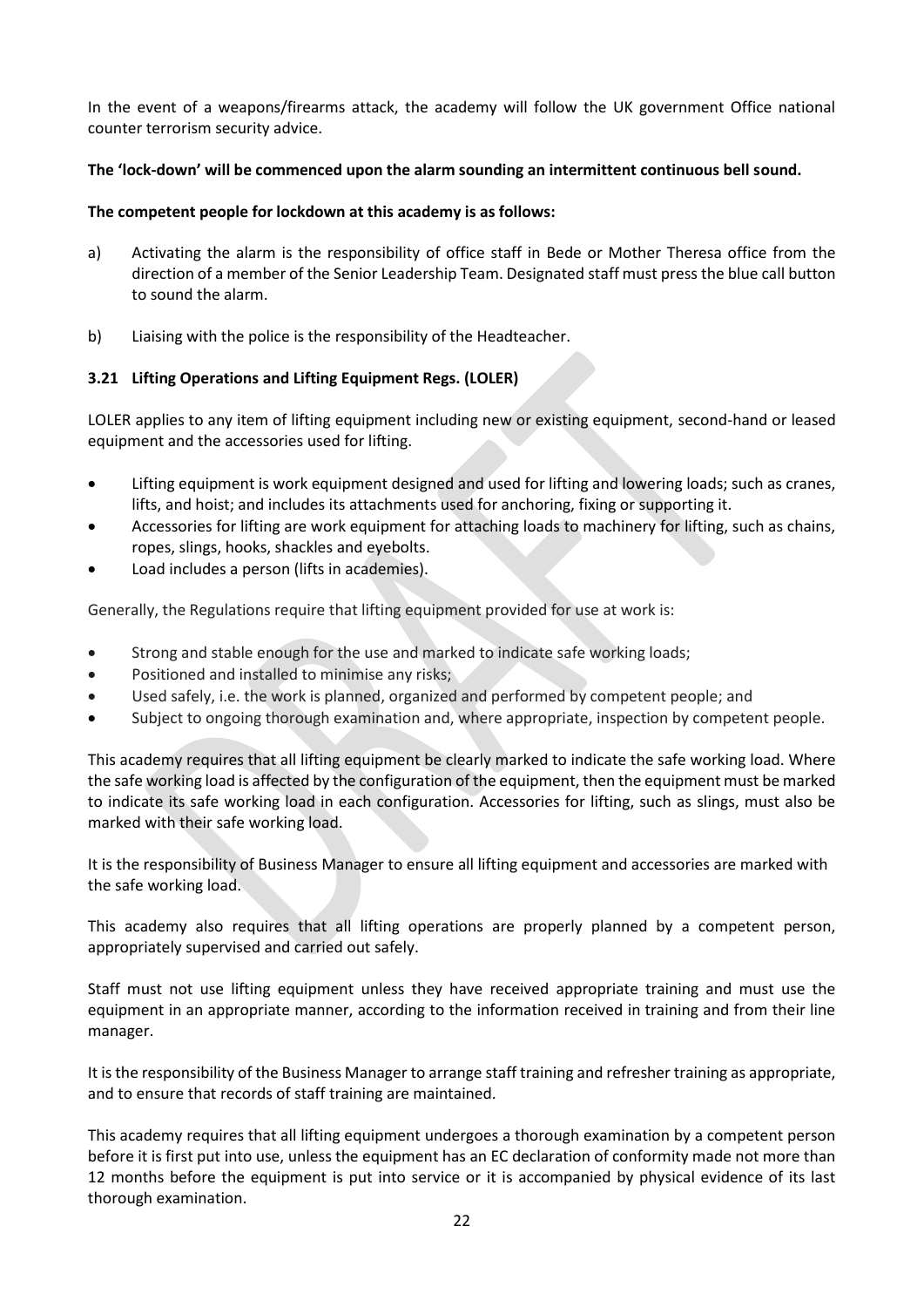Ongoing thorough examination must also be undertaken to ensure that lifting equipment remains safe for use. In the case of lifting equipment for the lifting of persons or an accessory, a thorough examination is required at least every 6 months, for other lifting equipment a thorough examination is required at least every 12 months.

It is the responsibility of the Business Manager to arrange for all lifting equipment and accessories to be thoroughly examined by a competent person, at appropriate intervals.

Examination records will be held on Every.

All defective lifting equipment or lifting accessories must be reported and the equipment taken out of use until the defect is rectified.

All defects and lifting equipment documentation is kept on Every.

The emergency call button dials straight through to the service providers emergency call centre for entrapment. 24 hrs, 365 days.

Further information and guidance on LOLER can be found in the following documents:

- HSE INDG 290 (rev1), Lifting equipment at work- A brief guide.
- HSE INDG 422, ["Thorough examination of lifting equipment –](http://www.hse.gov.uk/pubns/indg422.pdf) a simple guide for employers".

#### <span id="page-22-0"></span>**3.22 Lone Working**

The Health and Safety at Work Act 1974 places a duty on employers to ensure the health, safety and welfare of employees. The Management of Health and Safety at Work Regulations 1999 require employers to make a suitable and sufficient assessment of the risks to health and safety of employees to which they are exposed whilst at work. This will include the risks to staff from lone working.

Lone workers have been defined by the HSE as 'those who work by themselves without close or direct supervision". Lone workers are found in a wide range of situations, and can be divided into those who work at fixed Academies (where only one person is on site, where people work separately from others, or where people are working out of normal working hours), and those who are mobile workers, working away from their main working base.

This academy will ensure that all lone working activities are identified, and the risks from such lone working activities are assessed and control measures identified and implemented to minimize the risk to the health and safety of staff.

It is the responsibility of Business Manager to identify all lone working activities within the academy and ensure that a suitable risk assessment is undertaken for each.

The responsibility for undertaking lone working risk assessments and ensuring the outcomes are communicated to the lone workers lies with the Business Manager.

It is the responsibility of Business Manager to ensure lone workers have received adequate lone working information and training, and for keeping training/briefing records.

It is the responsibility of all staff to follow the defined lone working procedures and safe systems of work, and to report immediately any problems or concerns to their line manager.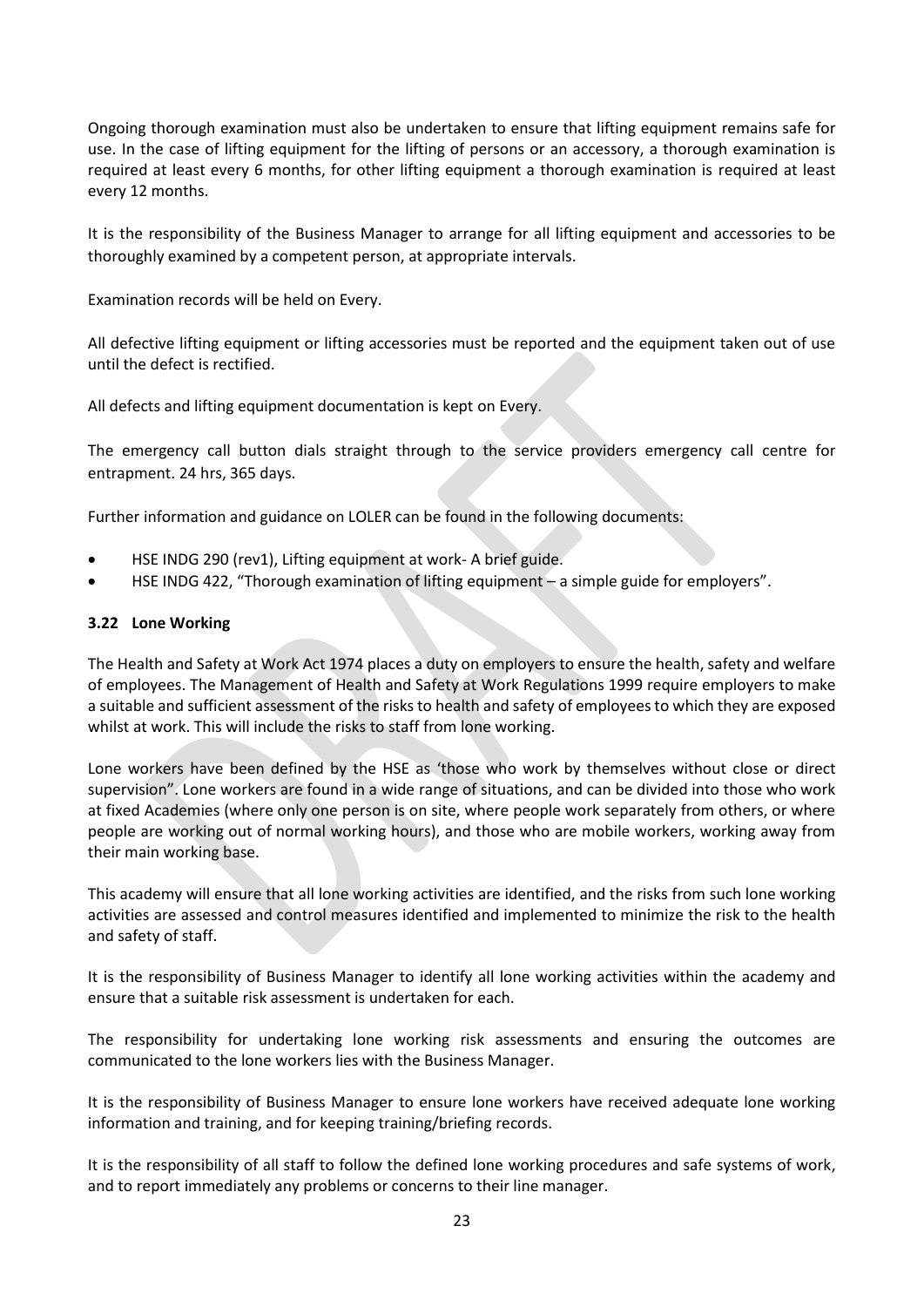All staff that work alone must be competent to carry out the activities they are engaged in, must have received sufficient information to enable them work alone safely and to be able to summon help and assistance if required.

#### <span id="page-23-0"></span>**3.23 Manual Handling**

The Manual Handling Operations Regulations apply to a wide range of manual handling activities, including lifting, lowering, pushing, pulling or carrying. These regulations place specific duties on employers and employees.

The health and safety lead and SENCO will be responsible for carrying out risk assessments for all manual handling activities, which constitute a significant risk of injury to staff and to update and review as necessary.

The risk assessment will be recorded using the [Manual Handling Assessment Form, c](file:///C:/Users/Paulp/AppData/Local/Microsoft/Windows/Temporary%20Internet%20Files/Content.Outlook/Schools%20Guidance/2014/Forms,%20Posters%20and%20Notices/Manual%20Handling%20Assessment%20Form%20(Part1).doc)ompleted copies of which are located centrally by the Business Manager.

Employers are required to:

**Avoid** the need for manual handling, so far as is reasonably practicable; **Assess** the risk of injury from any hazardous manual handling that can't be avoided; and **Reduce** the risk of injury from hazardous manual handling, so far as is reasonably practicable.

Employees are required to:

- Follow appropriate systems of work laid down for their safety;
- Make proper use of equipment provided for their safety;
- Co-operate with their employer on health and safety matters;
- Inform the employer if they identify hazardous handling activities;
- Take care to ensure that their activities do not put others at risk.

All staff members involved in manual handling will be given suitable and sufficient information, instruction, training and supervision. Training will be recorded, monitored and reviewed.

Training records will be maintained by the Business Manager and held centrally by the business manager.

If a member of staff develops any medical / physical condition, the responsible person should be made aware immediately. A specific risk assessment must be carried out to cover the activities/tasks and control measures should be taken accordingly.

Further advice can be found on the HSE websit[e www.hse.gov.uk](http://www.hse.gov.uk/)

Manual handling- Manual Handling Operations Regulations 1992 - L23 (Fourth edition) Published 2016.

#### <span id="page-23-1"></span>**3.24 Medicines**

In general, medicines should not be brought into the academy. However, if a student has a medical condition that requires regular medication during the School day or medicine in the event of an emergency, then arrangements for administration must be made between the academy and the student's parent/guardian. These arrangements must be in the form of an agreed Care Plan.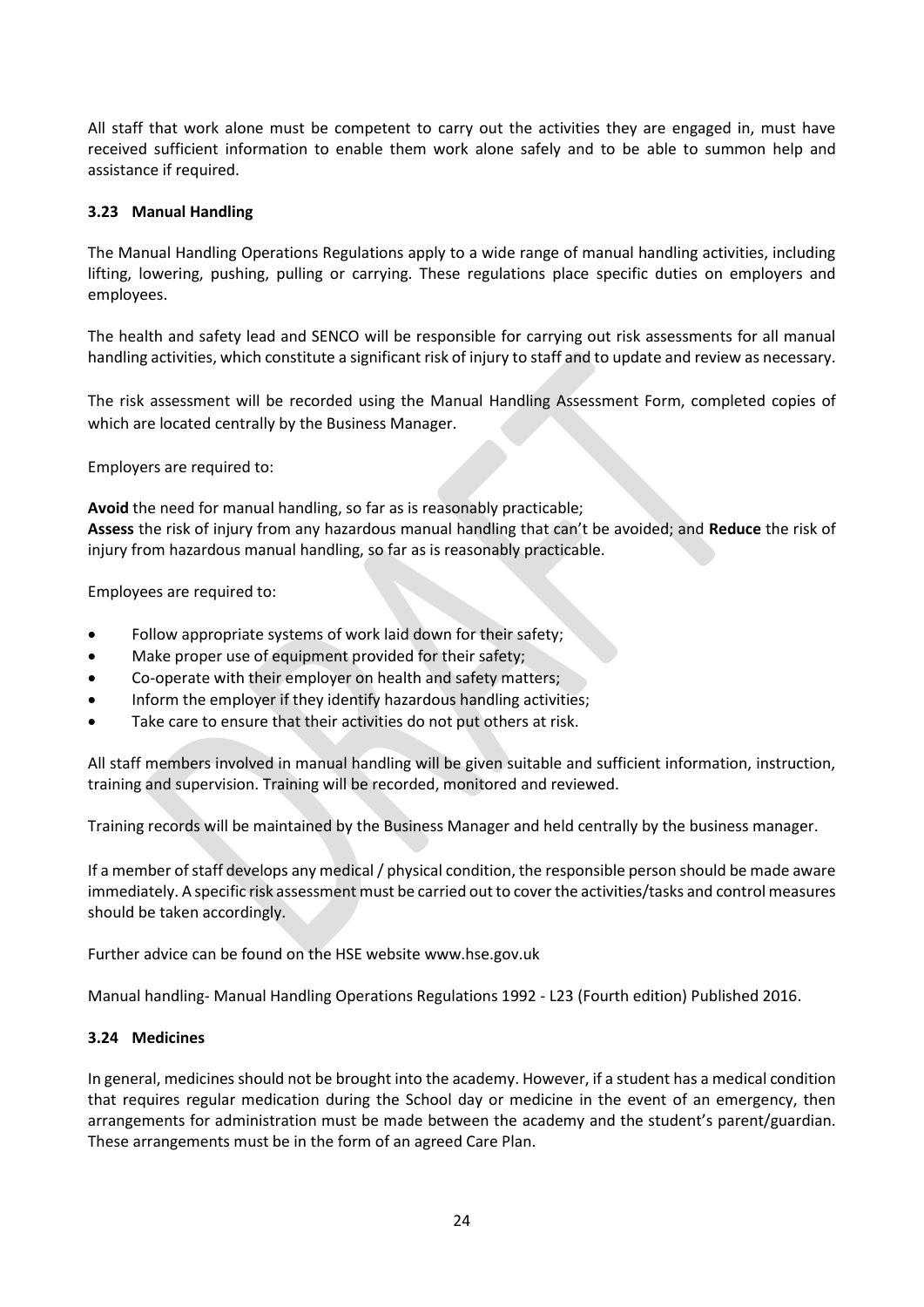Care plans are saved electronically on SIMs and in a shared drive which all staff are aware of [https://drive.google.com/drive/u/0/folders/0AO\\_9f2PiUtdZUk9PVA](https://drive.google.com/drive/u/0/folders/0AO_9f2PiUtdZUk9PVA)

[https://docs.google.com/spreadsheets/d/1OVG0ILHfMl\\_XDBocviZi1IEbtxITdn3D5IQUB6Xj0JM/edit?usp=sh](https://docs.google.com/spreadsheets/d/1OVG0ILHfMl_XDBocviZi1IEbtxITdn3D5IQUB6Xj0JM/edit?usp=sharing) [aring](https://docs.google.com/spreadsheets/d/1OVG0ILHfMl_XDBocviZi1IEbtxITdn3D5IQUB6Xj0JM/edit?usp=sharing)

Prescribed medicines are stored in the welfare room.

Protocols for students with serious medical conditions are be displayed in the welfare room and staffroom. The protocols and care plans should be clearly marked with the student's name and an up to date photograph.

Registers should be clearly marked to alert supply teachers of any students with medical needs.

All staff involved in the administering of medicines should be appropriately trained, e.g. epi-pen training.

Appropriate records in relation to the administration of medicines should be maintained at all times. A [Medication Administration Permission Form](file:///C:/Users/Paulp/AppData/Local/Microsoft/Windows/Temporary%20Internet%20Files/Content.Outlook/Schools%20Guidance/2014/Forms,%20Posters%20and%20Notices/Medication%20Administration%20Permisson%20Form.doc) must be completed and signed by the parent/carer, and a [Medication Administration Record Sheet](file:///C:/Users/Paulp/AppData/Local/Microsoft/Windows/Temporary%20Internet%20Files/Content.Outlook/Schools%20Guidance/2014/Forms,%20Posters%20and%20Notices/Medication%20Administration%20Record%20Sheet.doc) completed each time medicines are administered.

More detailed information can be found in the Department for Education document 'Supporting students at academy with medical conditions'

#### <span id="page-24-0"></span>**3.25 Minibuses**

The Provision and Use of Work Equipment Regulations 1992 set out specific requirements for the selection, maintenance and inspection of work equipment, and the provision of appropriate instruction, information and training, to ensure its safe use. These Regulations cover minibuses that the academy either owns, or hires.

Each minibus must have a Section 19 Permit disc displayed on the windscreen to enable its use without having to comply with the full passenger carrying vehicle entitlement (PCV) operator licensing requirements and without the need for their drivers to have PCV entitlement.

Minibus drivers must be over the age of 21 and hold an LBR Minibus Permit.

A list of qualified minibus drivers is held by the academy.

All minibus drivers must complete the vehicle log each time the minibus is used, and carry out a pre-use check. The minibus vehicle log is kept in the premises office.

All vehicles must have:

- A MOT if over 1 year old (13 or more passenger seats) 3 years old (12 or less passenger seats);
- A valid certificate of insurance;
- A fire extinguisher complying with BS 5423;
- A first aid kit.

It is the responsibility of the premises team and business manager(s) to ensure all the documents are up to date, the fire extinguisher is inspected annually, and the first aid kit is kept fully stocked.

The minibus must, as a minimum, be subject to the following: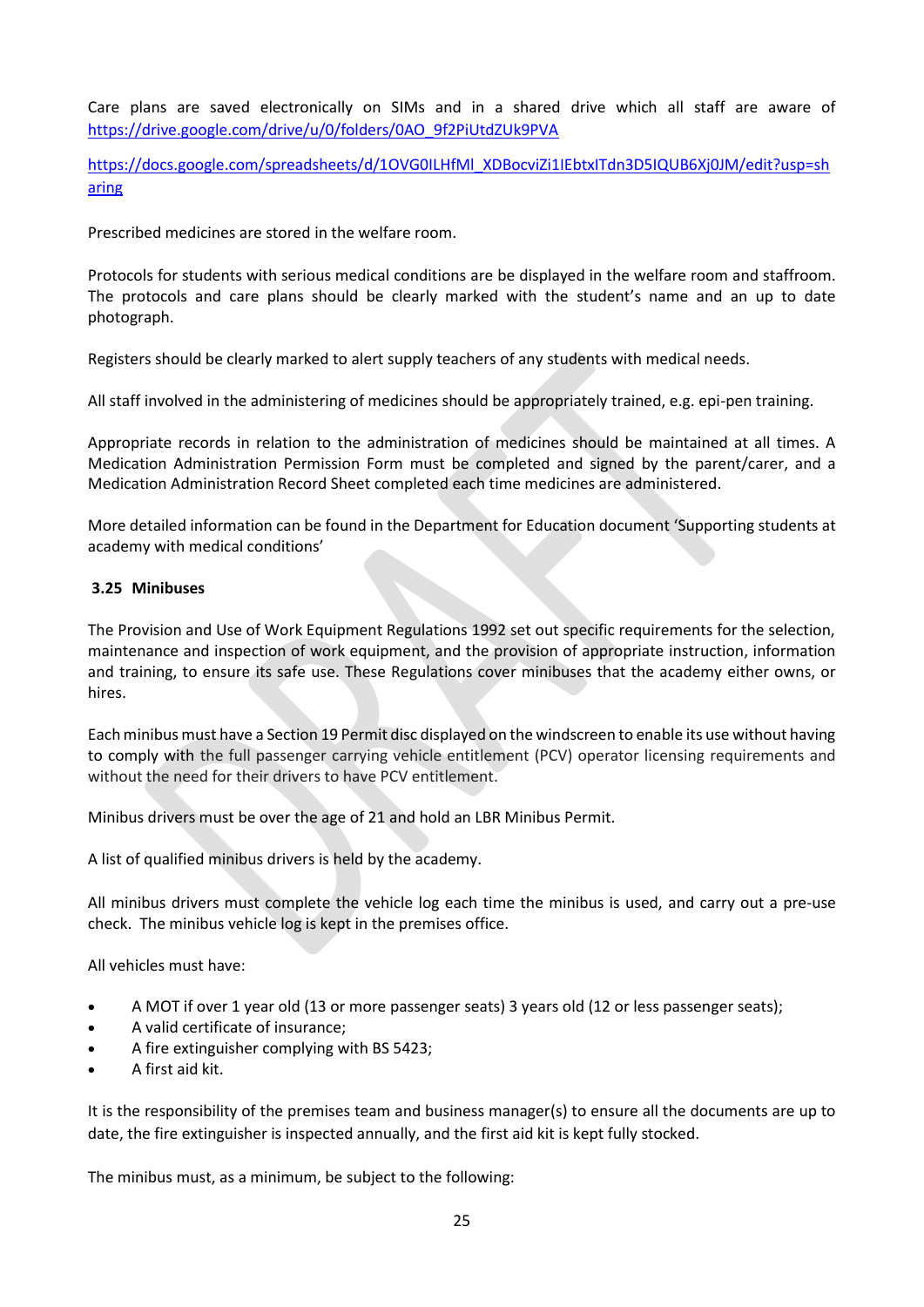- Daily/pre-use checks by the driver (use of the [Minibus Daily Inspection Record](file:///C:/Users/Paulp/AppData/Local/Microsoft/Windows/Temporary%20Internet%20Files/Content.Outlook/Schools%20Guidance/2014/Forms,%20Posters%20and%20Notices/Minibus%20Daily%20Inspection%20Record.doc) sheet will assist with this) ;
- Annual maintenance (including MOT);
- Two safety checks between annual maintenances (e.g. Autumn Term Annual Maintenance, Spring Term – Safety Check, Summer Term – Safety Check).

The responsibility to ensure the maintenance checks are undertaken by a competent person lies with the Business Manager(s). Further information can be found in [Driving Section](#page-14-1) of this policy and the [Driver's](file:///C:/Users/Paulp/AppData/Local/Microsoft/Windows/Temporary%20Internet%20Files/Content.Outlook/Schools%20Guidance/2014/Forms,%20Posters%20and%20Notices/Drivers%20handbook.pdf)  [Handbook .](file:///C:/Users/Paulp/AppData/Local/Microsoft/Windows/Temporary%20Internet%20Files/Content.Outlook/Schools%20Guidance/2014/Forms,%20Posters%20and%20Notices/Drivers%20handbook.pdf)

#### <span id="page-25-0"></span>**3.26 Monitoring – Audits & Inspections**

In order to ensure health and safety arrangements are working and that risk control measures are effective and are being maintained, it is necessary to monitor health and safety performance. Monitoring also ensures that lessons are learnt from any incidents, accidents or causes of ill health.

This academy will carry out the following monitoring:

- Daily checks by premises staff in addition to detailed termly inspections of the academy (these could be in conjunction with inspections by academy safety representatives). A written record of identified items must be kept;
- Routine equipment maintenance checks either carried out by staff of the academy or by external contractors, as appropriate, including access equipment, fire extinguishers, fume and dust extraction systems, portable electrical appliances, PE equipment including climbing frames etc;
- Investigations of incidents, accidents, causes of ill health and complaints as appropriate to the circumstances;
- Reviewing accident statistics by governing body to identify causes of accidents; and
- Reviewing audit reports detailing the performance of the academy's health & safety management system.

Records of maintenance checks, inspections etc are located on Every and log books in the caretaker's office.

#### <span id="page-25-1"></span>**3.27 New & Expectant Mothers**

The Management of Health & Safety at Work Regulations 1999 place a duty on employers to undertake a suitable and sufficient assessment of the risks to the health and safety of their employees, to which they are exposed whilst at work in order to identify the measures that need to be taken to comply with health and safety legislation.

In addition, the Regulations identify two groups of workers; new and expectant mothers and young persons; for whom a specific risk assessment must be undertaken, or an existing risk assessment must be reviewed in order to identify any additional control measures that may need to be taken.

A "new or expectant mother" is taken to mean an employee who is pregnant; who has given birth within the previous six months; or who is breast-feeding.

When a member of staff notifies the academy in writing that she is any of the above, then a specific risk assessment must be carried out to cover the activities and tasks that person undertakes and any specific hazards that may be involved during the course of her work.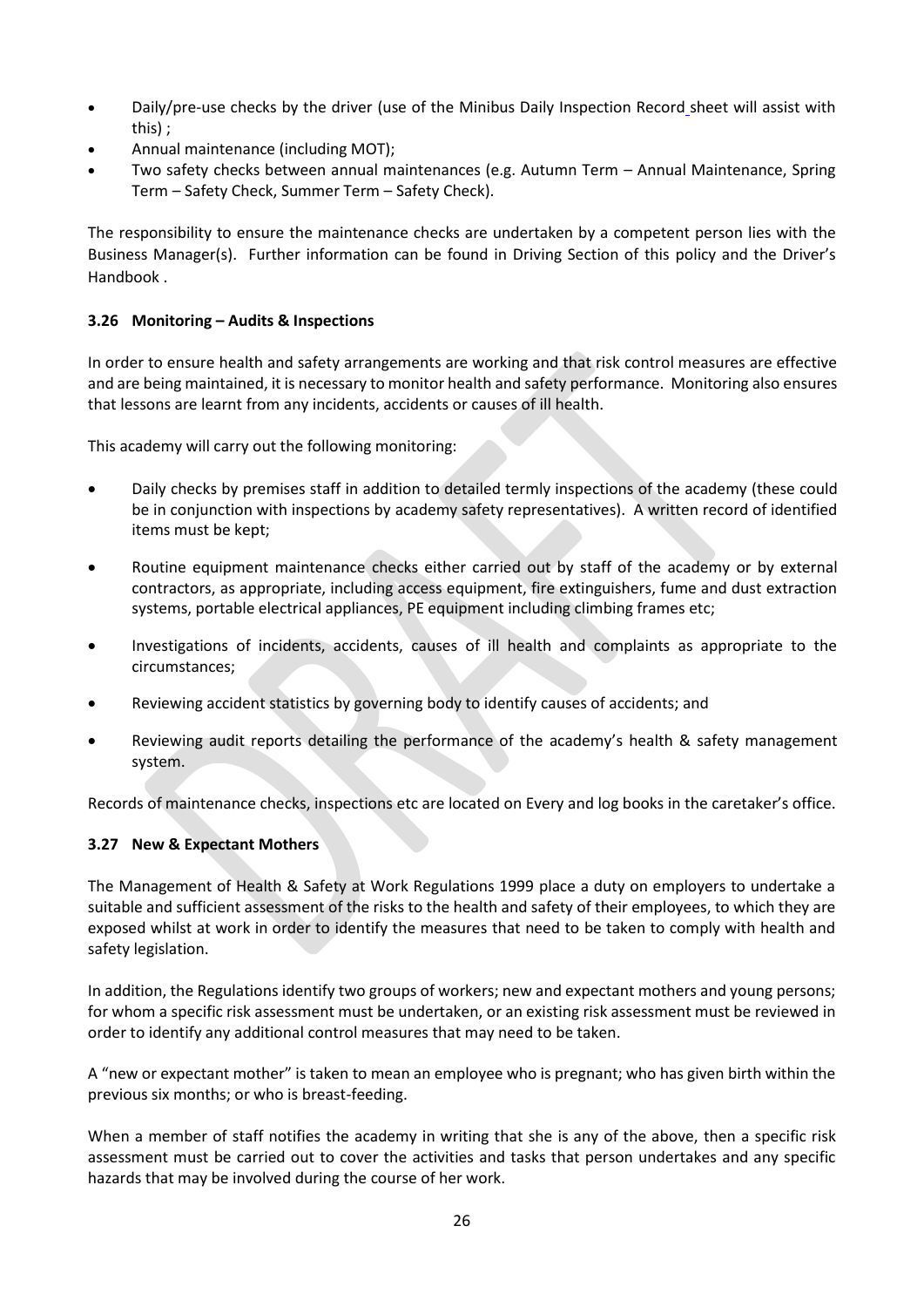Further advice can be found in the following documents available on the HSE website [www.hse.gov.uk:](http://www.hse.gov.uk/)

<span id="page-26-0"></span>HSE INDG373(rev2)- New and expectant mothers who work, A brief guide to your health and safety.

#### **3.28 Noise at Work**

The Control of Noise at Work Regulations 1992 are in place to ensure that worker's hearing is protected from excessive noise at their place of work, which could cause them to lose their hearing and/or suffer from tinnitus.

It is the responsibility of the employer to assess and identify measures to eliminate or reduce risks from exposure to noise. Where the risks are low, the actions taken may be simple and inexpensive, but where the risks are high, they should be managed using a prioritised noise-control action plan.

As a rule, in this academy, noise will be considered to be a hazard if:

- Staff have to raise their voices to carry out a normal conversation when about 2m apart for at least part of the day
- Staff use noisy powered tools or machinery for more than half an hour each day
- Staff are exposed to high levels of noise for a significant part of their working day.

Where noise is perceived to be a risk to academy staff, academy will:

- Assess the risks to employees from noise at work;
- Take action to reduce the noise exposure that produces those risks;
- Provide employees with hearing protection if the noise exposure cannot be reduced enough by other methods;
- Make sure the legal limits on noise exposure are not exceeded;
- Provide employees with information, instruction, training and health surveillance

Further information and advice about noise at work can be found on the HSE website <http://www.hse.gov.uk/noise>

#### <span id="page-26-1"></span>**3.29 Personal Protective Equipment**

The Personal Protective Equipment Regulations 1992 are designed to protect people from risks to their health.

The Personal Protective Equipment should be properly assessed before use to ensure it is suitable; be maintained and stored properly. Employees should be provided with instructions and training on how to use it safely and supervised to ensure the equipment is being used correctly.

PPE is defined in the Regulations as "all equipment (including clothing protection against the weather) which is intended to be worn or held by a person at work and which protects them against one or more risks to his health or safety", e.g. safety helmets, gloves, eye protection, high-visibility clothing, safety footwear and safety harnesses.

All Personal Protective Equipment should be identified through risk assessment, but only if the control measures cannot be reduced by other means.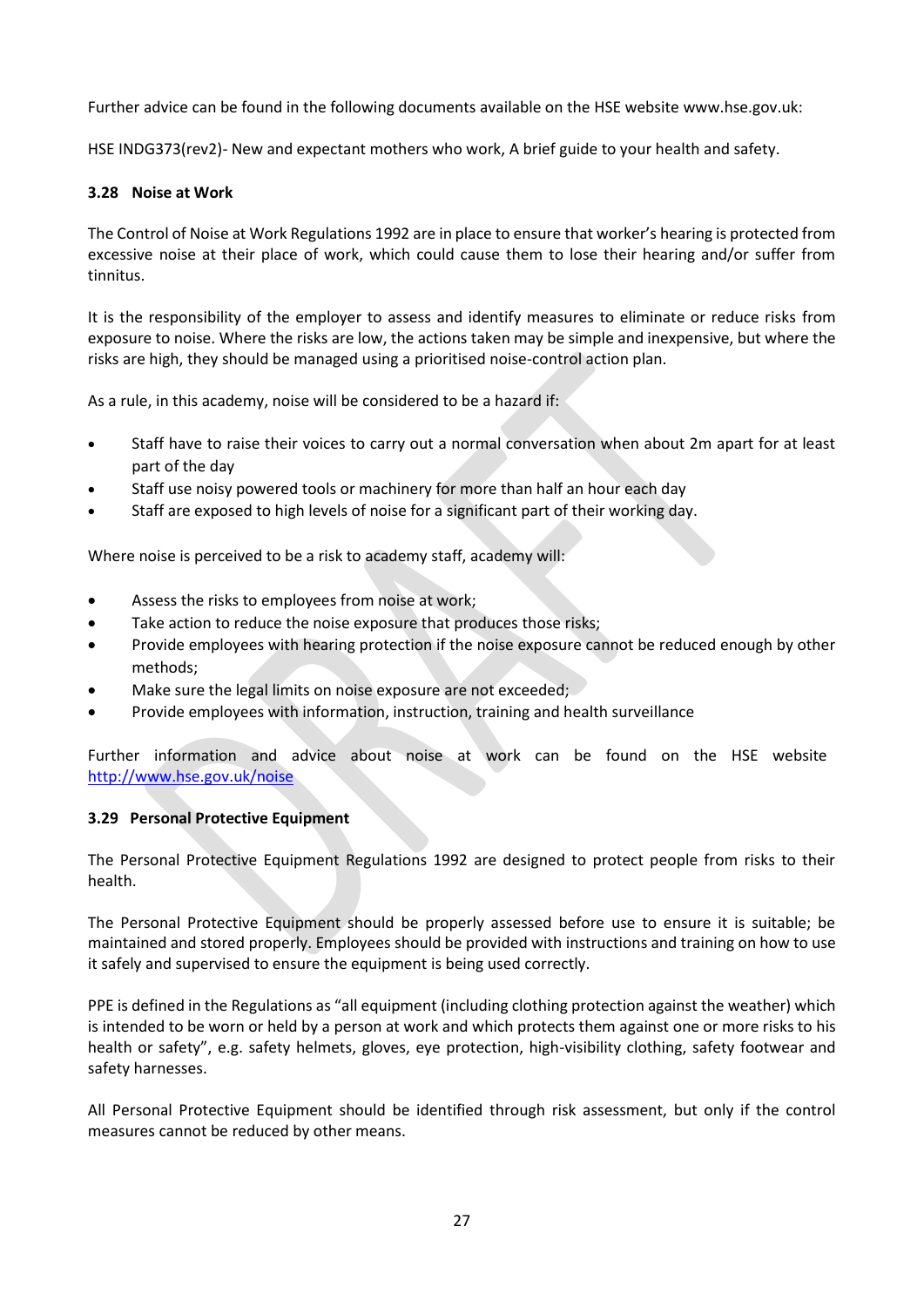#### <span id="page-27-0"></span>**3.30 Playground / Play Equipment**

The Health and Safety at Work Act requires employers to ensure, not only the health, safety and welfare of employees, but also others who may be affected (i.e. students).

The Provision of Work Equipment Regulations requires all work equipment to be suitable for purpose, maintained in a safe working order, and regularly inspected to ensure it remains so. Although playground equipment would not strictly be regarded as work equipment, this academy recognises that it has a duty of care to all students and this includes ensuring the equipment provided for their use is suitable, maintained in a safe working order, and regularly inspected to ensure it remains so.

The playground and all playground equipment is visually checked on a daily basis and an annual inspection is also undertaken. These checks are recorded and signed by the person responsible for undertaking them.

A competent person is responsible for maintaining the playground and playground equipment. Records of playground and playground inspections are located on Every.

#### <span id="page-27-1"></span>**3.31 Ponds**

The academy has a pond but it is empty and out of use.

#### <span id="page-27-2"></span>**3.32 Risk Assessment**

The Management of Health and Safety at Work Regulations 1999 require employers to make a suitable and sufficient assessment of the risks to health and safety of employees to which they are exposed whilst at work, and any others who may be affected by their undertaking.

The responsibility for carrying out risk assessments lies with the Business Manager.

The risk assessment must be recorded, and reviewed if it is no longer valid, if there have been significant changes in the matters to which it relates, or annually, whichever is the sooner.

The Business Manager will be responsible for ensuring that risk assessments are undertaken, recorded and reviewed within the academy.

Copies of current risk assessments is held centrally by the business manager.

Employees' have a duty to cooperate with their employer when they are conducting risk assessments and for cooperating with them in implementing any remedial action or control measures to reduce the risk.

Staff involvement and consultation will be ensured during the risk assessment process.

#### <span id="page-27-3"></span>**3.33 Safety, Signs and Signals**

The Health and Safety (Safety Signs and Signals) Regulations places duty on employers to use and maintain appropriate health and safety signs, in order to make persons aware of risks, where the risk to health and safety cannot be avoided or adequately controlled by other means.

This academy will ensure that where the requirement for the posting of a safety sign has been identified, such signs are posted at suitable locations, conform to the relevant standards and are adequately maintained. It is the responsibility of the Business Manager(s) to ensure that health and safety signs are displayed and adequately maintained.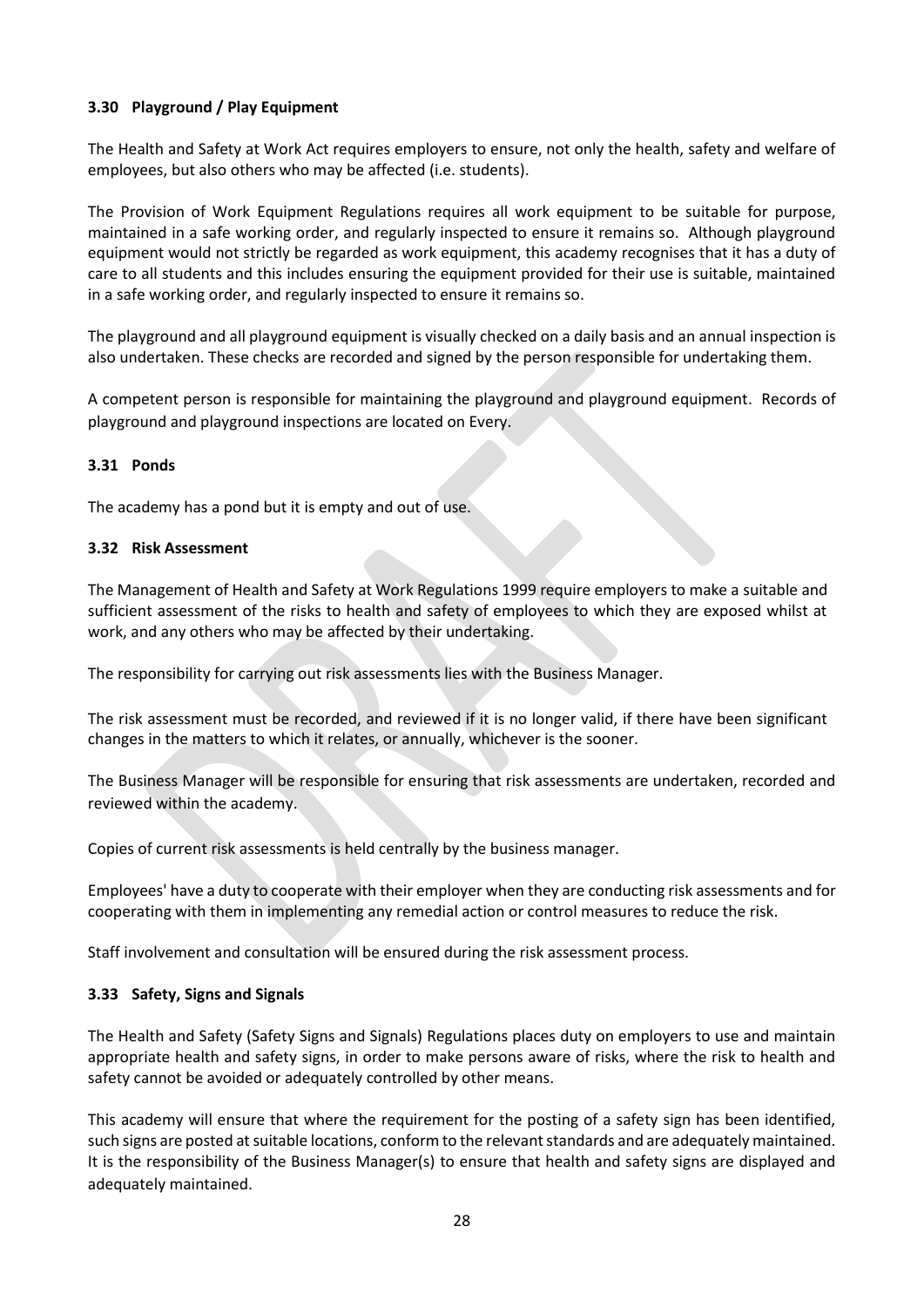Staff will be provided with appropriate instruction, information and training in the use and understanding of safety signs, as applicable.

Staff should report missing or damaged safety signs to the Premises Manager/Business Manager(s). Further information on safety signs and signals can be found on HSE website [www.hse.gov.uk:](http://www.hse.gov.uk/)

HSE L64 (Third edition) Published 2015 'Safety signs and signals- The Health and Safety (Safety Signs and Signals) Regulations 1996.

#### <span id="page-28-0"></span>**3.34 Security**

Specific responsibility for School security is not set down in legislation. However, academy security is related to health and safety, therefore whoever has responsibility for health and safety should consider what security measures are necessary to ensure, as far as reasonably practicable, the safety of the staff and students.

The Premises team, Headteacher, deputy Headteacher and Business Manager are responsible for the security of the academy site in and out of academy hours. They are responsible for visual inspections of the site, and for the intruder and fire alarm systems and any academy security issues.

The following roles are key holders and will respond to an emergency:

- Premises manager
- Caretaker(s)
- Premises/lettings officer
- Business manager
- Headteacher

#### <span id="page-28-1"></span>**3.35 Smoking**

The Smoke free Regulations were introduced in England to make virtually all enclosed public places and workplaces in England smoke free.

As a result, this academy is a strictly no smoking academy.

#### <span id="page-28-2"></span>**3.36 Slips and Trips**

The Health & Safety at Work Act 1974 requires employers to ensure the health, safety and welfare of employees and others who may be affected. The Act also requires the provision of a place of work that is maintained in a safe condition, and a means of access and egress that is safe and without risk.

This academy recognises that good housekeeping is essential to preventing slip and trip accidents. The following measures will be taken to ensure good housekeeping:

Formal recorded workplace inspections will be undertaken by the appointed Governor and Headteacher on a termly basis.

Informal workplace inspections will be undertaken by the Headteacher, Deputy Headteacher and Business Manager on a half termly basis.

All staff are responsible for undertaking informal daily checks of their own work areas.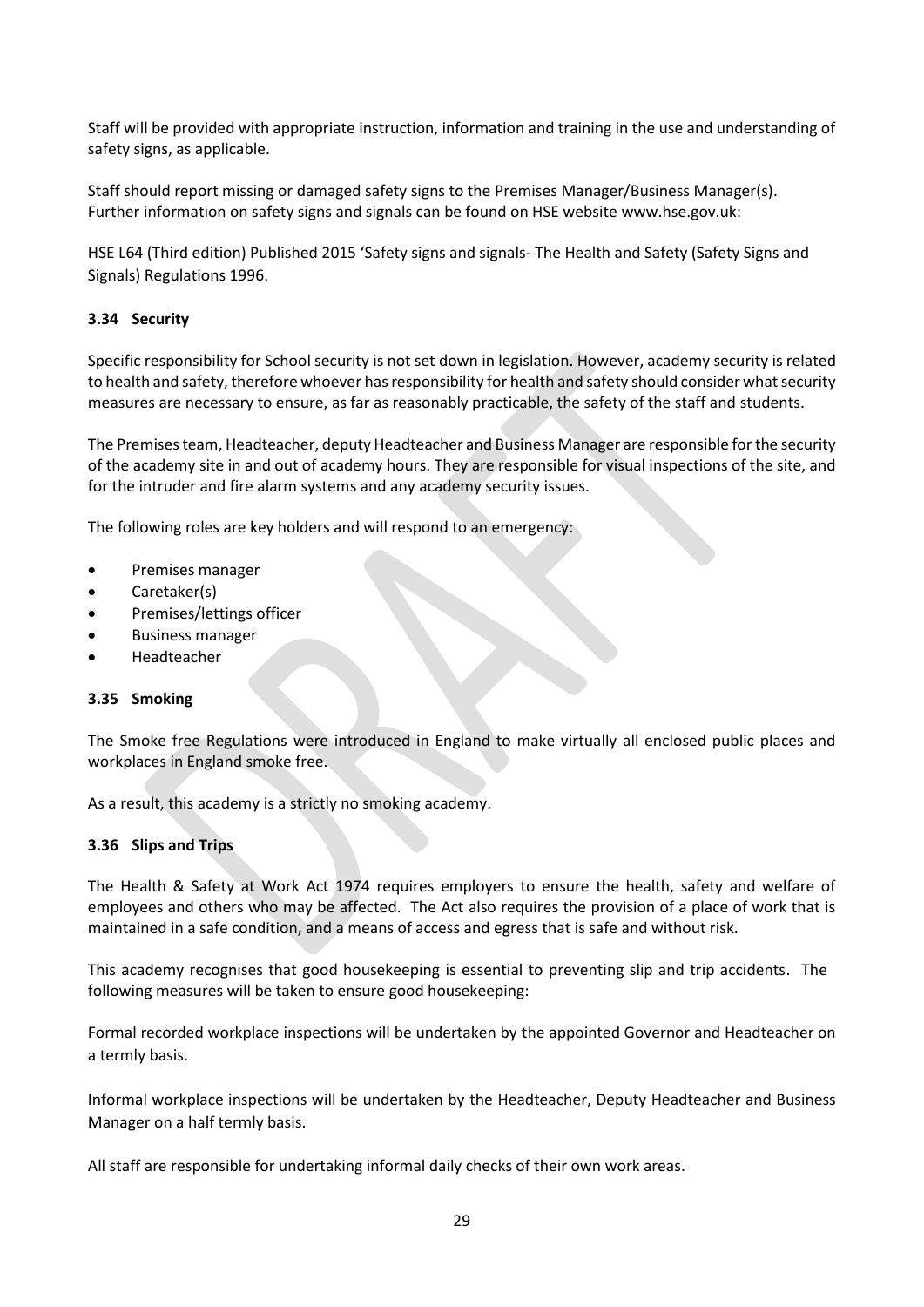Where action is identified during workplace inspections but cannot be implemented immediately, interim measures will be taken and an action plan produced to outline when the action will be implemented, who will be responsible for ensuring it is implemented and the estimated completion date.

<span id="page-29-0"></span>Copies of the action plan and formal workplace inspection records will be recorded is held centrally by the business manager.

#### **3.37 Swimming Pool**

The academy does not have a swimming pool.

#### <span id="page-29-1"></span>**3.38 Traffic Management**

The Workplace (Health, Safety and Welfare) Regulations require that workplaces are organised to ensure that vehicles and pedestrians can move around safely. This includes organisation of traffic routes to enable pedestrians and vehicles to circulate safely.

A risk assessment of traffic management within the academy grounds and immediate vicinity should be carried out.

A copy of the traffic management risk assessment/plan is located in the staff shared drive/other staff resources/academy business management/health and safety/risk assessments/Risk assessment-premises management.

Further information on workplace transport is available from www.hse.gov.uk/workplacetransport/

#### <span id="page-29-2"></span>**3.39 Personal Safety of Staff**

The Health and Safety at Work Act 1974 places a legal duty on employers to ensure the health, safety and welfare of employees at work.

The Management of Health and Safety at Work Regulations 1999 places duty on employer to consider and assess the risks to employees. This would include the risk of reasonably foreseeable violence.

Violence may be defined as any incident in which a person is abused, threatened or assaulted, either physically or verbally, in circumstances relating to their work.

Physical or verbal abuse of staff within this academy will not be tolerated. A risk assessment will be undertaken to identify and minimise the risk to staff from potentially violent persons or situations.

Staff will, where appropriate, receive information, instruction and training on the risks from potential violence and aggression, and how to avoid or minimise potential violent or aggressive situations.

All acts of physical or verbal abuse must be reported to the Headteacher.

As an employer the academy will support any employee who is assaulted or threatened in the course of their duties.

#### <span id="page-29-3"></span>**3.40 Waste including Waste Electrical & Electronic Equipment (WEEE) Regulations**

All waste generated by this academy will be disposed of responsibly.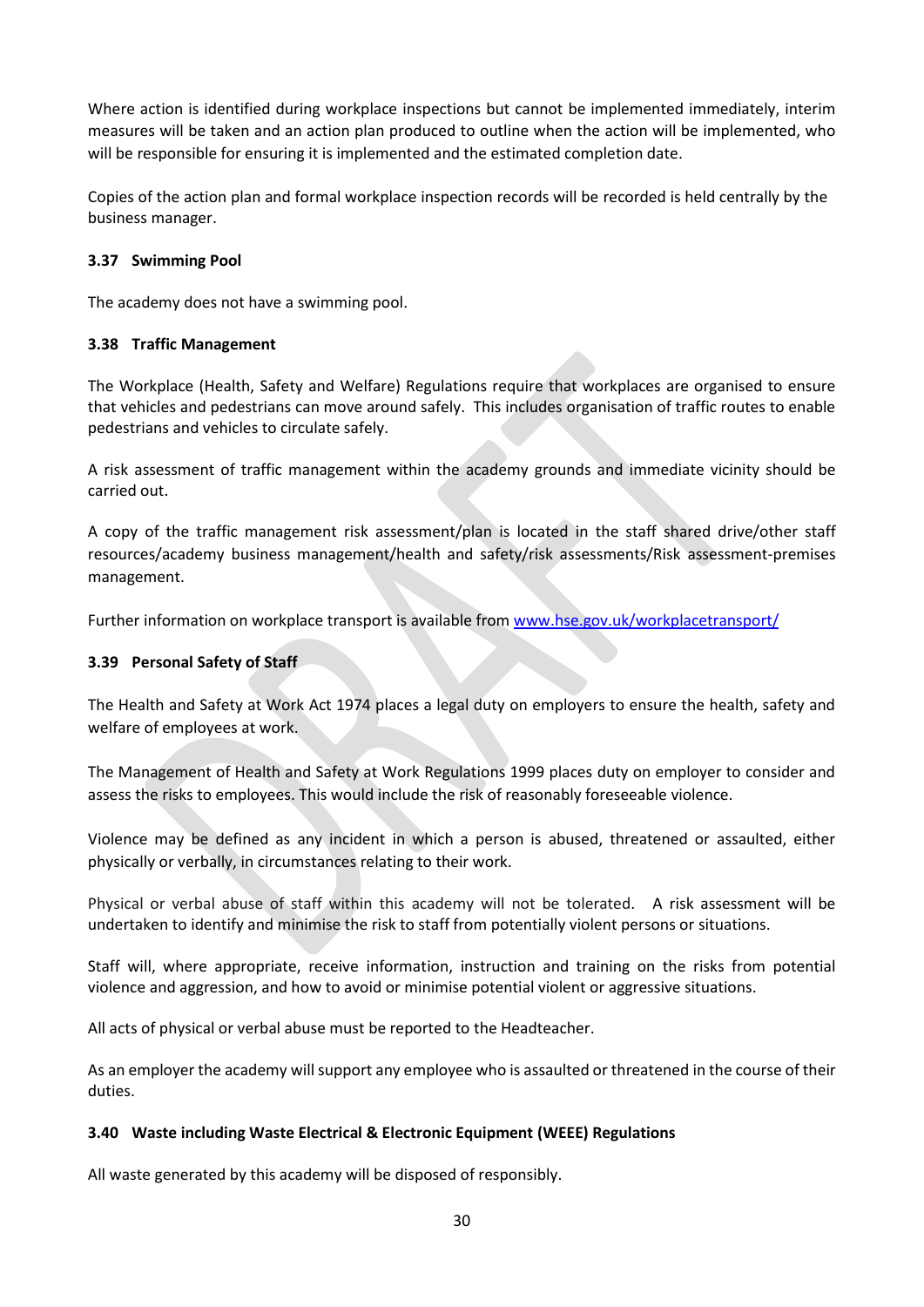General waste will be disposed of in the wheelie bins provided by the London Borough of Redbridge. Any hazardous waste will be disposed of in accordance with the Hazardous Waste Regulations. This may be via the Corporate Facilities Management Team (SMADs) or through a specialist licensed contractor.

Any waste being stored on site must be stored in such a way so as not to pose a risk to staff or students.

Members of staff must not take waste in their own private vehicles or in any LBR vehicle unless they are a registered waste carrier (i.e. it is no longer possible to take waste directly to a municipal refuse site).

#### <span id="page-30-0"></span>**3.41 Work Equipment**

The Provision and Use of Work Equipment Regulations (PUWER) apply to all types of work equipment. The Regulations generally apply to any equipment that is used by an employee at work**,** for example hammers, knives, ladders, drilling machines, circular saws, photocopiers, lifting equipment (including lifts) and motor vehicles.

In general terms the Regulations require that equipment provided for use at work be:

- Suitable for the intended use;
- Safe for use;
- Maintained in a safe condition;
- Used only by people who have received adequate information instruction and training;
- **Inspected**
- Accompanied by suitable safety measures, e.g. guards, markings, warnings

In addition to PUWER, the Management of Health and Safety at Work Regulations require employers to carry out suitable and sufficient risk assessment of the risks to which employees are exposed to at work including work equipment.

Defects should be reported on Every.

All the equipment provided must only be used for its intended purpose.

Staff must not use work equipment unless they have received appropriate training and must use the equipment in an appropriate manner, according to the information received in training and instructions from their line manager. Students using the work equipment must be supervised at all times.

It is the responsibility of the Business Manager to arrange staff training, and to ensure that records of staff training are maintained.

All work equipment, where the failure of said item could result in a significant risk of injury, are to be subject to at least an annual maintenance/inspection by a competent person/organization. Where legislation imposes specific duties to undertake inspections at set frequencies these will be carried out in accordance with the Regulations. The written records of the inspection and maintenance, should be maintained and be available for examination.

Annual inspection and maintenance will be carried out by a competent person and held on Every.

When work equipment has reached the end of its working life or is no longer required it must be writtenoff in the asset register and then disposed of safely. Under no circumstances may equipment be sold or passed-on to a third party.

Further Information is available from "Provision and Use of Work Equipment Regulations 1998. Approved Code of Practice and guidance - L22"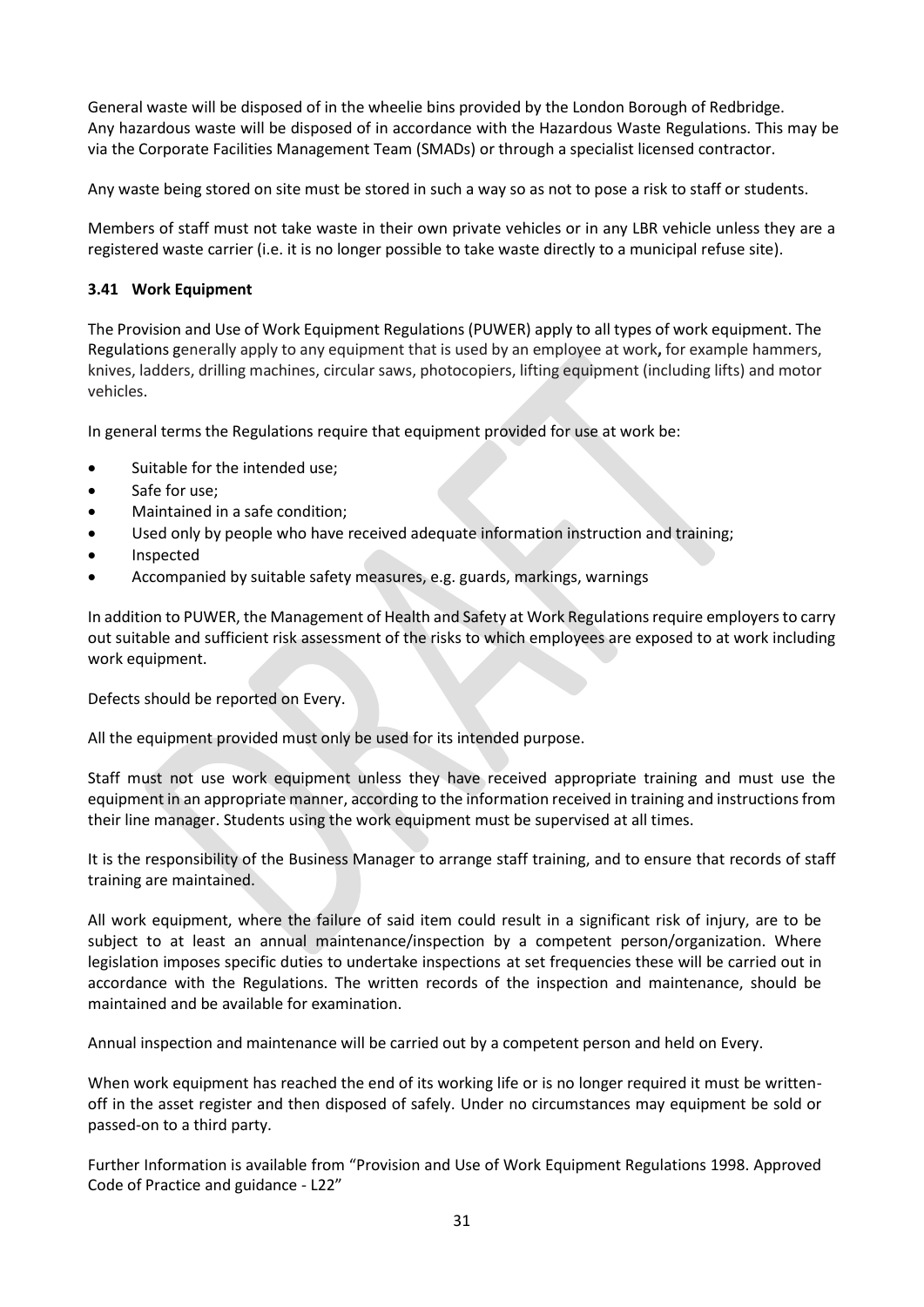#### <span id="page-31-0"></span>**3.42 Work Experience and Young Persons**

Students on work placements/experience are regarded in health and safety law as employees and therefore must be provided with the same health, safety and welfare protection given to other employees.

Students who are under the age of 18, taking part in work experience/placements, are considered Young Persons under health and safety law. The Management of Health and Safety at Work Regulations 1999 require employers to specifically take account of young persons when carrying out their risk assessments.

If young persons have not previously been employed in the workplace, then existing risk assessments should be reviewed accordingly. The assessment of risks to 'young persons' must be carried out before their employment or work placement period begins.

The line manager is responsible for carrying out risk assessments and maintaining records. Significant findings will then be brought to the attention of students on work experience, and the measures they need to take to avoid the risk before they work in the area.

The academy will ensure that the parents/guardians of children, i.e. those under minimum academy leaving age (MSLA), are informed of the key findings of the risk assessment before the placement begins.

All young people and students on work experience will be provided with appropriate induction, information, instruction, training and supervision.

Where the academy's own students undertake work experience with a local employer, the academy will ensure that pre-placement checks of health, safety and welfare arrangements at the employers' premises are carried out by suitably qualified and competent people. They must also ensure that students are prepared for, supported and monitored appropriately during work placement programmes.

The academy's careers advisor will be responsible for carrying out health, safety and welfare arrangements pre-placement checks (including risk assessments) and ongoing monitoring during placement period.

The academy's careers advisor will be responsible for managing work experience placements.

Any student undertaking work experience at this academy will be given an induction, which will be recorded using the [Work Experience Induction Checklist.](file:///C:/Users/Paulp/AppData/Local/Microsoft/Windows/Temporary%20Internet%20Files/Content.Outlook/Schools%20Guidance/2014/Forms,%20Posters%20and%20Notices/Work%20Experience%20Induction%20Checklist.doc)

Completed checklists are located on the staff shared drive/other staff resources/HR/risk assessments.

#### <span id="page-31-1"></span>**3.43 Working at Height**

The Work at Height Regulations requires that, "every employer shall take suitable and sufficient action to prevent, so far as is reasonably practicable, any person falling a distance liable to cause personal injury'.

Under the Management of Health and Safety at Work Regulations 1999 the Employer has duties to undertake risk assessments including the duty to identify, assess and control risks on their premises.

This academy will assess the risks from working at height and make plans to either avoid the work at height, or to do the work more safely.

The Business Manager will be responsible for carrying out the risk assessment for each activity involving significant risk whilst working at height and maintaining the records.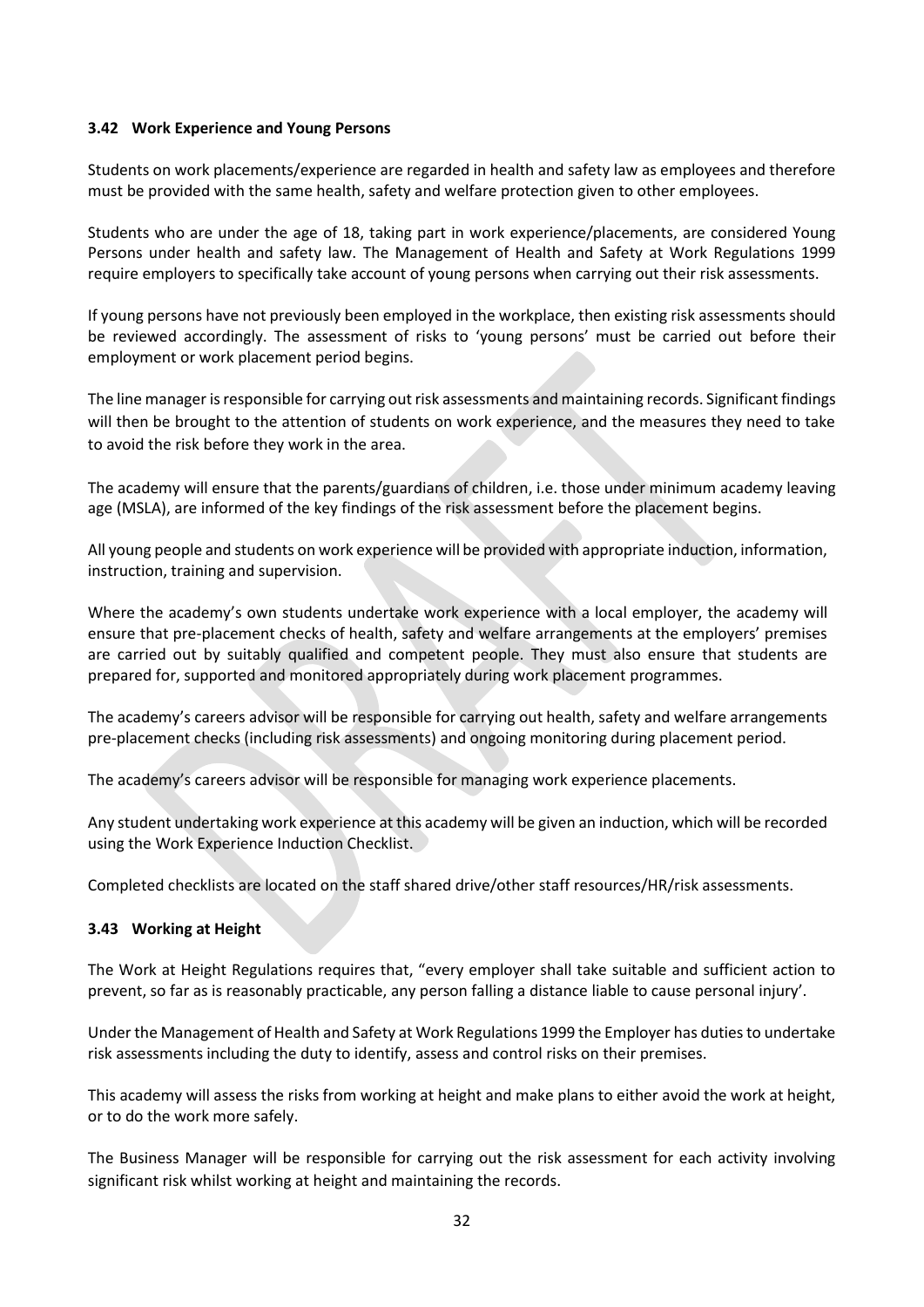Where work at height cannot be avoided suitable and appropriate work equipment will be provided. It will be inspected, tested and maintained on a regular basis by a competent person and records will be kept.

An annual inspection of equipment used to work at height will be carried out by a competent person.

This academy has a [Ladder Checklist](file:///C:/Users/Paulp/AppData/Local/Microsoft/Windows/Temporary%20Internet%20Files/Content.Outlook/Schools%20Guidance/2014/Forms,%20Posters%20and%20Notices/Ladder%20Inspection%20Record%20Sheet.doc) to record the inspection and maintenance of ladders and/or other access equipment.

The checklists are located on a label on each ladder.

Staff using the equipment should carry out visual checks prior to every use.

Staff must follow defined work procedures and safe systems of work whilst working at height. Any faulty equipment should be taken out of use immediately and the appropriate manager should be informed.

All staff members involved in working at height will be given full information, instruction and training in the use of any relevant equipment.

Further information can be found on HSE websit[e https://www.hse.gov.uk/work-at-height/stepladders.htm](https://www.hse.gov.uk/work-at-height/stepladders.htm) 

Advice for teachers and classroom assistants is available in the HSE document ''[Keeping safe when working](http://www.hse.gov.uk/pubns/schoolsfall.pdf)  [at height](http://www.hse.gov.uk/pubns/schoolsfall.pdf)''

The HSE document ["Practical guidance for](http://www.hse.gov.uk/falls/casestudies/schoolguidance.htm) Academies on working at height"

HSE INDG455- Safe use of ladders and stepladders- a brief guide.

#### <span id="page-32-0"></span>**3.44 Workplace (Health, Safety & Welfare)-**

Employers have a general duty under the Health and Safety at Work Act to ensure the health, safety and welfare of their employees at work, and others who are not employees but use their premises.

The Workplace (Health, Safety and Welfare) Regulations expand on these duties and are intended to protect the health and safety of everyone in the workplace and to ensure adequate welfare facilities are provided for people at work.

The Regulations require employers to make provision for the following:

- Maintenance of a safe workplace, equipment and systems of work;
- Suitable and sufficient ventilation, lighting and indoor temperature;
- A clean workplace and furnishings with easy to clean surfaces;
- Sufficient work space with suitable work stations and seating;
- Floors and traffic routes of suitable condition and free from damage or hazards;
- The prevention of people falling from height, or being struck by falling objects;
- Windows (and other transparent/translucent surfaces) made of safe materials, that do not expose people to risks to their health & safety, and are able to be cleaned safely;
- Traffic routes organised to allow pedestrians and vehicles to circulate in a safe manner;
- Suitable and sufficient toilets and washing facilities;
- An adequate supply of drinking water;
- Accommodation for personal or work clothing, and adequate facilities for changing clothing where necessary;
- Facilities for rest and to eat meals.